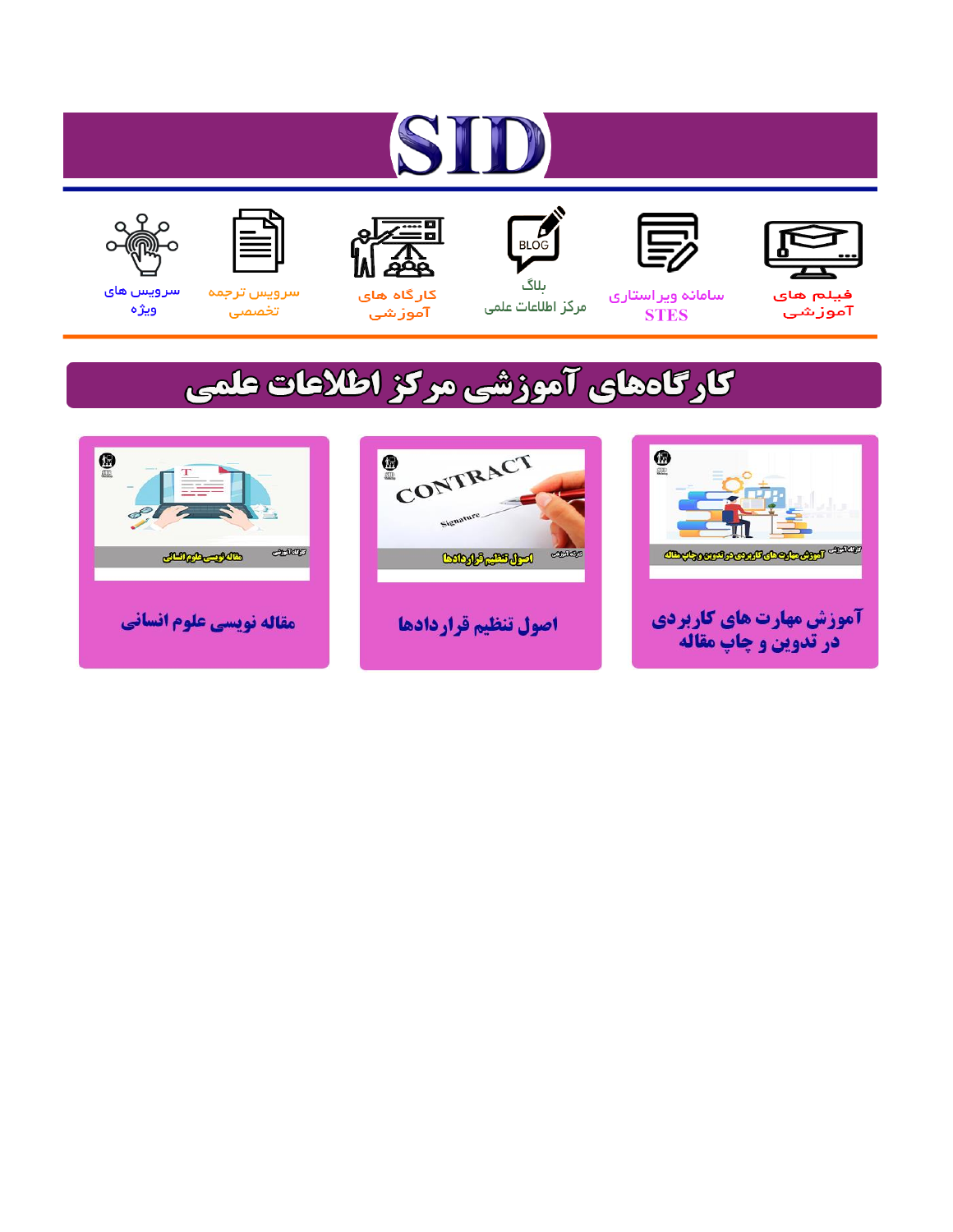

### **Diffusion-Thermo and Thermal Radiation of an Optically Thick Gray Gas in Presence of Magnetic Field and Porous Medium**

B. C. Sarkar<sup>1</sup>, R. N. Jana<sup>1</sup> and S. Das<sup>2†</sup>

<sup>1</sup>*Department of Applied Mathematics, Vidyasagar University, Midnapore 721 102, India* 2 *Department of Mathematics, University of Gour Banga, Malda 732 103, India* 

†*Corresponding Author Email: tutusanasd@yahoo.co.in* 

(Received October 7, 2014; accepted September 15, 2015)

#### **ABSTRACT**

<sup>1</sup>Corresponding Author Email: tutusanasd@yahoo.co.in<br>
(Received October 7, 2014; accepted September 15, 2015)<br>
ABSTRACT<br>
This ion-thermon and thermal radiation effects on an unsteady magnetohydrokyaam (MHD) free volumes<br> Diffusion-thermo and thermal radiation effects on an unsteady magnetohydrodynamic (MHD) free convective flow past a moving infinite vertical plate with the variable temperature and concentration in the presence of transverse applied magnetic field embedded in a porous medium have been analyzed. The flow is governed due to the impulsive as well as accelerated motion of the plate. The governing equations have been solved by employing the Laplace transform technique. The influences of the pertinent parameters on the velocity field, temperature distribution, concentration of the fluid, shear stress, rate of heat and mass transfers at the plate have been presented either graphically or in tabular form.

**Keywords:** Magnetohydrodynamic (MHD) flow; Impulsive and accelerated motion; Radiation; Diffusion porous medium.

#### **1. INTRODUCTION**

The chemical reaction rate depends on the concentration of the species itself. In many chemical engineering processes, there is the chemical reaction between a foreign mass and the fluid. These processes take place in many industrial applications such as food processing, manufacturing of ceramics and polymer production. The applications of hydromagnetic incompressible viscous flow in science and engineering involving heat and mass transfer under the influence of chemical reaction are of great importance to many areas of science and engineering. The study of MHD flow with heat and mass transfer plays an important role in biological Sciences. Effects of various parameters on human body can be studied and appropriate suggestions can be given to the persons working in hazardous areas having noticeable effects of magnetism and heat variation. Convective heat transfer in porous media has been a subject of great interest for the last few decades. This interest was motivated by numerous thermal engineering applications in various disciplines, such as geophysical, thermal and insulation engineering, the modeling of packed sphere beds, chemical catalytic reactors, the cooling of electronic systems, grain storage, devices fiber and granular insulation, missiles, combustion and furnace design, petroleum reservoirs, coal combustors, ground water pollution and filtration processes. Fourier's law describes the

relation between energy flux and temperature gradient and Fick's law determines the relation between mass flux and concentration gradient. The energy flux caused by a composition gradient is called the Dufour or diffusion-thermo effect. This effect is found to be of order of considerable magnitude such that it cannot be neglected.

Gupta *et al*. (1979) have studied the free convective effects on the flow past an accelerated vertical plate in an incompressible dissipative fluid. Jana and Datta (1982) have investigated an unsteady free convective flow past a moving vertical plate. Free convective flow past an exponentially accelerated vertical plate has been described by Singh and Kumar (1984) and Hossain and Shayo (1986). MHD thermal-diffusion effects on free convective mass transfer flow over an infinitely long vertical moving plate have been studied by Kafoussias (1992). Hossain and Takhar (1996) have investigated the radiation effect on mixed convective flow past an infinitely long vertical plate with an uniform surface temperature. Das *et al*. (1996) and Raptis and Perdikis (1999) have presented the radiative free convective flow past an infinitely long moving vertical plate. Muthucumaraswamy and Vijayalakshmi (2005) have described the radiation effects on the flow past an impulsively started vertical plate with variable temperature and mass flux. Alam and Rahman (2006) have discussed Dufour and Soret effects on mixed convection flow past a vertical porous flat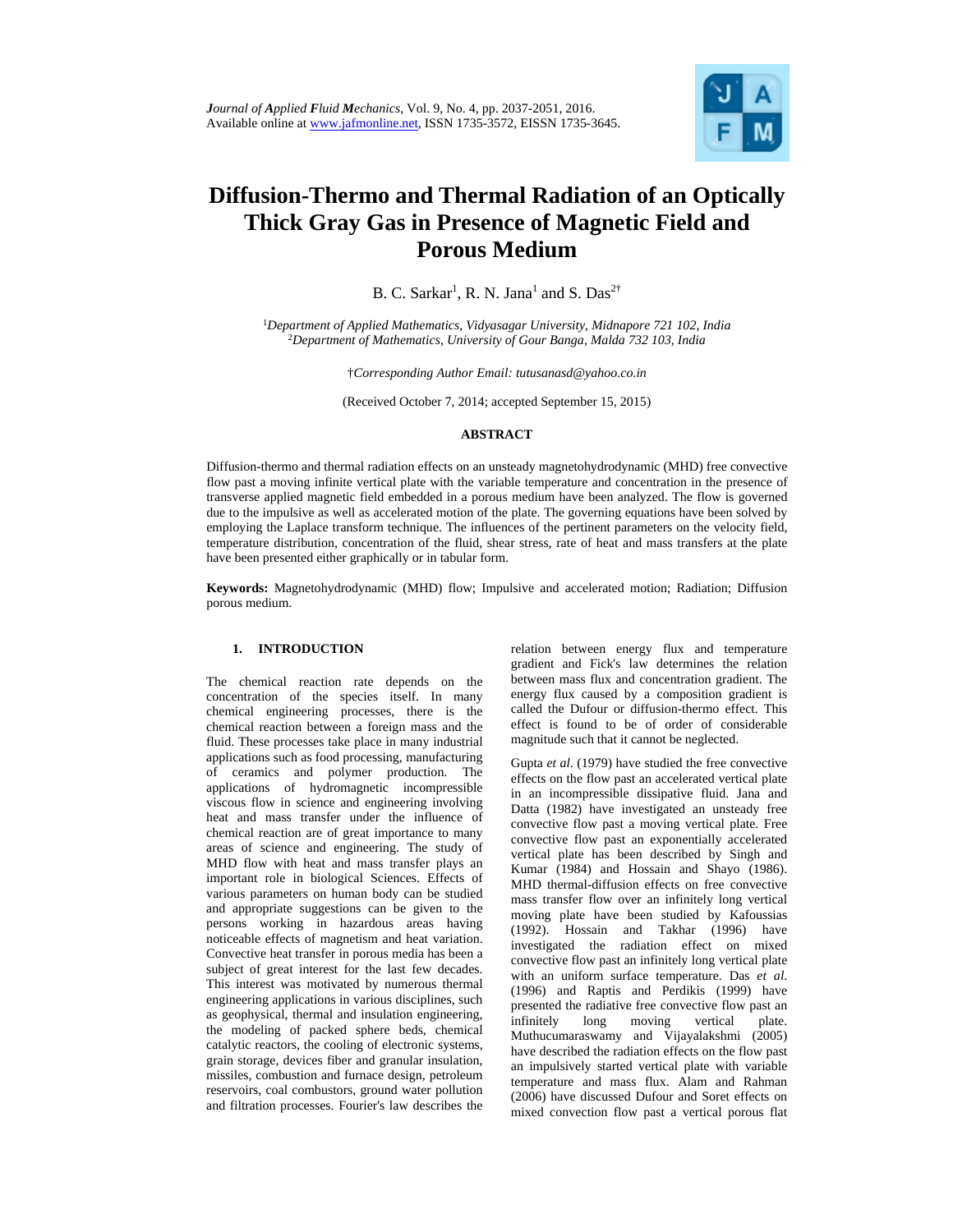the energy and with the convector and with the converging with the converging and imposine and particular method in population energy and infinitely bug vertical plate emphasive photos have statical an unsteady flow past plate with variable suction. Alam *et al*. (2006a), (2006b) have studied the Dufour and Soret effects on MHD free convection and mass transfer flow past a vertical porous plate in a porous medium. They have discussed both the steady and unsteady cases. Diffusion-thermo and thermal-diffusion effects on free convective heat and mass transfer flow in a porous medium with time dependent temperature and concentration have been investigated by Alam *et al*. (2007). Manna *et al*. (2007) have studied an unsteady viscous flow past a flat plate in a rotating system. Thermal radiation effect on a transient MHD flow with mass transfer past an impulsively started vertical plate has been described by Alam and Sarmah (2009). Rajesh and Varma (2009) have presented the radiation and mass transfer effects on an MHD free convective flow past an exponentially accelerated vertical plate with variable temperature. Muthucumaraswamy *et al*. (2009) have studied an unsteady flow past an accelerated infinitely long vertical plate with variable temperature and uniform mass diffusion. Muthucumaraswamy *et al*. (2009) have also discussed the heat and mass transfer on the flow past an accelerated vertical plate with variable mass diffusion. Jha and Ajibade (2009) have investigated the diffusion-thermo effects on free convective heat and mass transfer flow in a vertical channel with symmetric boundary conditions. The combined effects of heat and mass transfer by mixed convective MHD flow past a porous plate with chemical reaction in the presence of heat source have been described by Ahamed and Zueco (2010). Rajesh and Varma (2010) have investigated the radiation effects on an MHD flow through a porous medium with variable temperature or variable mass diffusion. Makinde (2010) has discussed an MHD heat and mass transfer over a moving vertical plate with a convective surface boundary condition. The effects of thermal radiation on an MHD free convective flow past an infinitely long vertical porous plate have been studied by Seethamahalakshmi *et al*. (2011). Vijaya and Verma (2011) have described the radiation effects on an MHD flow past an impulsively started exponentially accelerated vertical plate with exponentially accelerated vertical plate with<br>variable temperature. Radiation and Darcy effects on an unsteady MHD heat and mass transfer flow of a chemically reacting fluid past an impulsively started vertical plate have been investigated by Suneetha and Bhaskar (2011). Effects of radiation and heat transfer on the flow past an exponentially accelerated vertical plate have been studied by Mandal *et al*. (2011). Das *et al*. (2011) have presented the radiation effect on natural convection past a vertical plate embedded in porous medium with ramped wall temperature. Makinde (2011) has studied an MHD mixed-convection interaction with thermal radiation and chemical reaction past a vertical porous plate embedded in a porous medium. Pattnaik *et al*. (2012) have described the radiation and mass transfer effects on an MHD free convective flow through porous medium past an exponentially accelerated vertical plate with variable temperature. Radiation effects on an MHD flow past an impulsively started vertical plate with variable heat and mass transfer have been

investigated by Rajput and Kumar (2012). Jana *et al*. (2012) have discussed the radiation effects on an unsteady MHD free convective flow past an exponentially accelerated vertical plate with viscous and Joule dissipations on taking into account. Makinde (2012) has analysed a chemically reacting hydromagnetic unsteady flow of a radiating fluid past a vertical plate with constant heat flux. Soret and radiation effects on transient MHD free convection from an impulsively started infinite vertical plate have been investigated by Ahmed (2012). Kishore *et al*. (2013) have studied the effects of radiation and chemical reaction on an unsteady MHD free convective flow of a viscous fluid past an exponentially accelerated vertical plate. Diffusion-thermo and radiation effects on an unsteady MHD flow past an impulsively started infinitely long vertical plate embedded in porous medium with variable temperature and mass diffusion have been investigated by Prakash *et al*. (2013). Chandrakala and Bhaskar (2014) have studied the radiation effects on an MHD flow past an impulsively started infinite vertical plate with mass diffusion. Diffusion-thermo and thermaldiffusion effects on MHD visco-elastic fluid flow past a vertical plate have been analysed by Yasmin *et al*. (2014). Recently, Ibrahim *et al*. (2015). have investigated the radiation and mass transfer effects on MHD oscillatory flow in a channel filled with porous medium in the presence of chemical reaction.

The aim of the present paper is to study the combined effects of diffusion-thermo and thermal radiation on an unsteady MHD free convective flow of a viscous incompressible electrically conducting fluid past a moving vertical plate embedded in porous medium with variable temperature and concentration. It is considered that the fluid to be optically thick instead of optically thin in this problem. Rosseland diffusion approximation is used to describe the radiative heat flux in the energy equation. The dimensionless governing equations are solved by using the Laplace transform technique. The solutions are in terms of exponential, error function and complementary error function form. The effects of pertinent parameters on the fluid velocity, temperature and mass concentration are discussed with the help of graphs and tables.

#### **2. FORMULATION OF THE PROBLEM AND ITS SOLUTION**

Consider an unsteady MHD free convective flow of a viscous incompressible electrically conducting radiating fluid past an infinitely long vertical plate with variable temperature and mass diffusion embedded in a porous medium. The chemical reaction is taking place in the flow. The convection current is induced due to both the temperature and concentration differences. Choose a cartesian coordinates system with the x - axis is taken along the plate in the vertically upward direction and the y axis is normal to the plate in the fluid [See Fig.1]. Initially, at time  $t \leq 0$ , both the plate and the fluid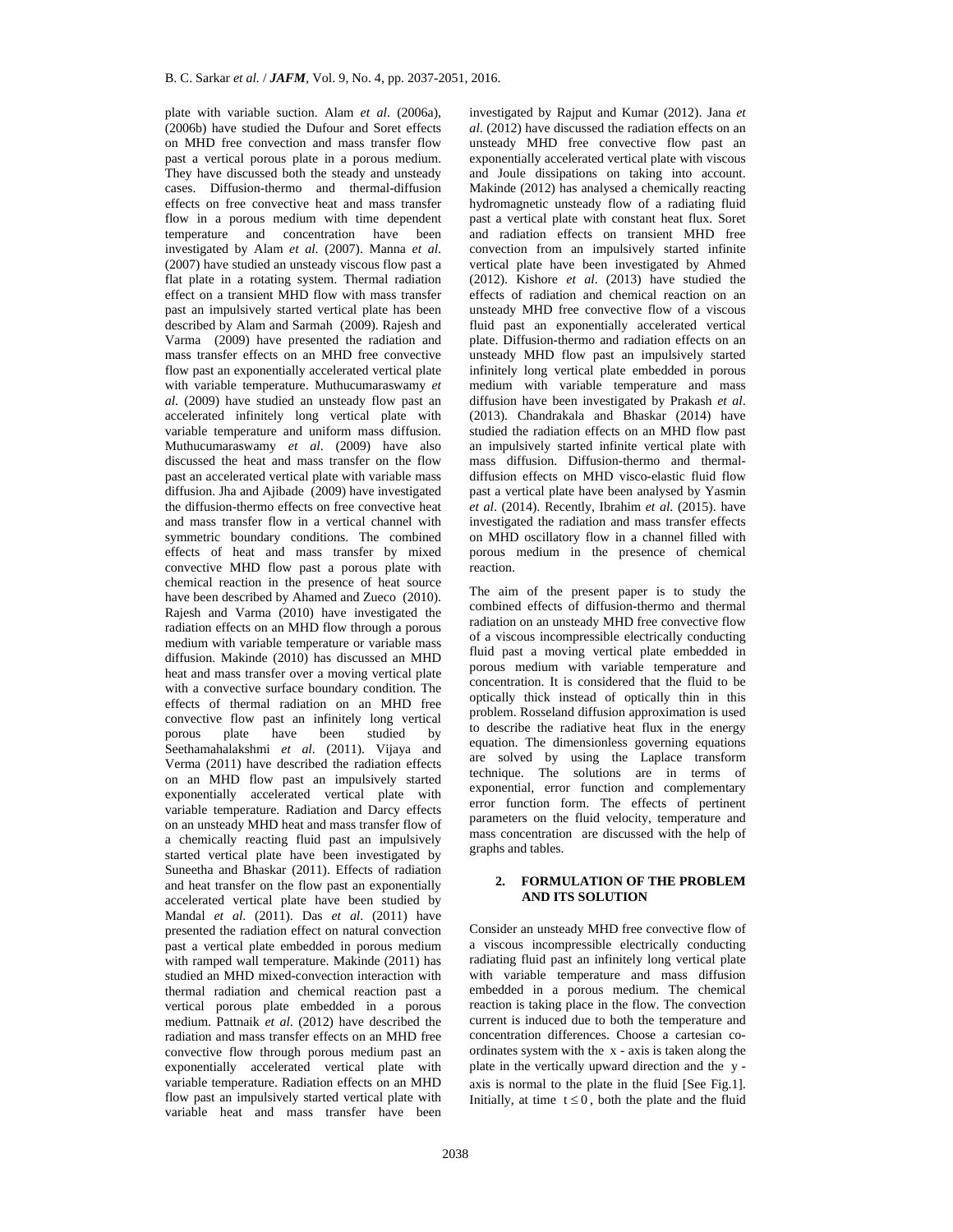are assumed to be at the same temperature  $T_{\infty}$  with concentration level  $C_{\infty}$ . At time  $t>0$ , the plate at  $y=0$  starts to move in its own plane with a velocity  $U_0(t)$ , the temperature of the plate and the concentration level are raised to  $T_{\infty} + (T_{w} - T_{\infty}) \frac{t}{t_{0}}$ 0 and  $C_{\infty} + (C_w - C_{\infty})\frac{c}{t_0}$  $C_{\infty} + (C_{w} - C_{\infty}) \frac{t}{t_0}$  respectively,  $T_{w}$  being the temperature of the plate,  $C_w$  the concentration of the fluid near the plate and  $t_0$  being a constant. A uniform transverse magnetic field of strength  $B_0$  is imposed perpendicular to the plate. The fluid considered here is a gray, absorbing/emitting radiation, but a non-scattering medium. It is

assumed that a radiative heat flux  $q_r$  is applied in the normal direction to the plate. In the governing equations, the temperature is influenced by concentration leading to diffusion-thermo (Dufour) effect on the heat and mass transfer. The Dufour effect is described by a second-order concentration derivative with respect to the transverse co-ordinate in the energy conservation equation. As the plate is infinitely long, the velocity, temperature and concentration distributions are functions of y and t only.





Ohm's law is

$$
\vec{\mathbf{J}} = \sigma \left[ \vec{\mathbf{E}} + \vec{\mathbf{q}} \times \vec{\mathbf{B}} \right],\tag{1}
$$

where  $\vec{J}$  is the current density vector,  $\vec{E} = (E_x, E_y, E_z)$  the electric field vector,  $\vec{q} = (u,0,0)$  the fluid velocity vector and  $\vec{B}$  the the magnetic field vector. It is assumed that induced magnetic field produced by the fluid motion is negligible in comparison with the applied one so that we consider magnetic field  $\vec{B} = (0, B_0, 0)$ . This assumption is justified, since the magnetic Reynolds number is very small for metallic liquids and partially ionized fluids (Cramer and Pai, 1973). The conservation of electric current

## $\nabla \cdot \vec{J} = 0$  yields  $j_y = constant$  where

 $\vec{J} = (j_x, j_y, j_z)$ . This constant is zero since  $j_y = 0$  at the plate which is electrically non-conducting. Hence,  $j_v = 0$  everywhere in the flow. As the induced magnetic field is neglected, Maxwell's equation  $\nabla \times \vec{E} = -\frac{\partial \vec{B}}{\partial t}$  becomes  $\nabla \times \vec{E} = \vec{0}$  which gives  $\frac{\partial E_x}{\partial y} = 0$  and  $\frac{\partial E_z}{\partial y} = 0$ . This implies that  $E_x$  = constant and  $E_z$  = constant everywhere in the flow.

In view of the above assumption, Eq. (1) yields

$$
j_x = \sigma E_x, \qquad (2)
$$
  
\n
$$
j_y = \sigma E_y = 0, \qquad (3)
$$
  
\n
$$
j_z = \sigma(E_z + u B_0). \qquad (4)
$$

As,  $y \rightarrow \infty$   $j_x \rightarrow 0$ ,  $\rightarrow$  0, since the magnetic field is uniform at infinity. Using these conditions, equations (2)-(4) give  $\mathbf{E}_x = \mathbf{E}_y = \mathbf{E}_z = 0$  everywhere in the flow. Hence from (2) and (4) we have

$$
\dot{\mathbf{r}} = \mathbf{0}.\tag{5}
$$

$$
\sigma \mathbf{B}_0 \mathbf{u}.\tag{6}
$$

With above assumptions the magnetic body force  $\overrightarrow{J} \times \overrightarrow{B}$  reduces simply to  $-\sigma B_0^2 u$ .

On the use of (5) and (6), by employing Boussinesq approximation, making use of the standard boundary layer approximations and eliminating pressure the momentum, energy and mass concentration equations in the presence of magnetic field and thermal radiation can be expressed as

$$
\frac{\partial \mathbf{u}}{\partial t} = v \frac{\partial^2 \mathbf{u}}{\partial y^2} + g \beta (T - T_{\infty}) + g \beta^* (C - C_{\infty})
$$
  

$$
-\frac{\sigma B_0^2}{\rho} \mathbf{u} - \frac{v}{k^*} \mathbf{u},
$$
 (7)

$$
\rho c_p \frac{\partial T}{\partial t} = k \frac{\partial^2 T}{\partial y^2} - \frac{\partial q_r}{\partial y} + \frac{\rho D_m K_T}{C_s} \frac{\partial^2 C}{\partial y^2},
$$
(8)

$$
\frac{\partial C}{\partial t} = D \frac{\partial^2 C}{\partial y^2} - k_r (C - C_\infty),\tag{9}
$$

where  $u$  is the velocity in the  $x$ -direction,  $T$  the temperature of the fluid, C the concentration in the fluid, D the mass diffusivity,  $D_m$  the coefficient of mass diffusivity, t the time, g the acceleration due to gravity,  $\nu$  the kinematic viscosity,  $\rho$  the fluid density,  $\beta$  the thermal expansion coefficient,  $\beta^*$  the concentration expansion coefficient, c<sub>p</sub> the specific heat at constant pressure,  $C_s$  the concentration susceptibility, k the thermal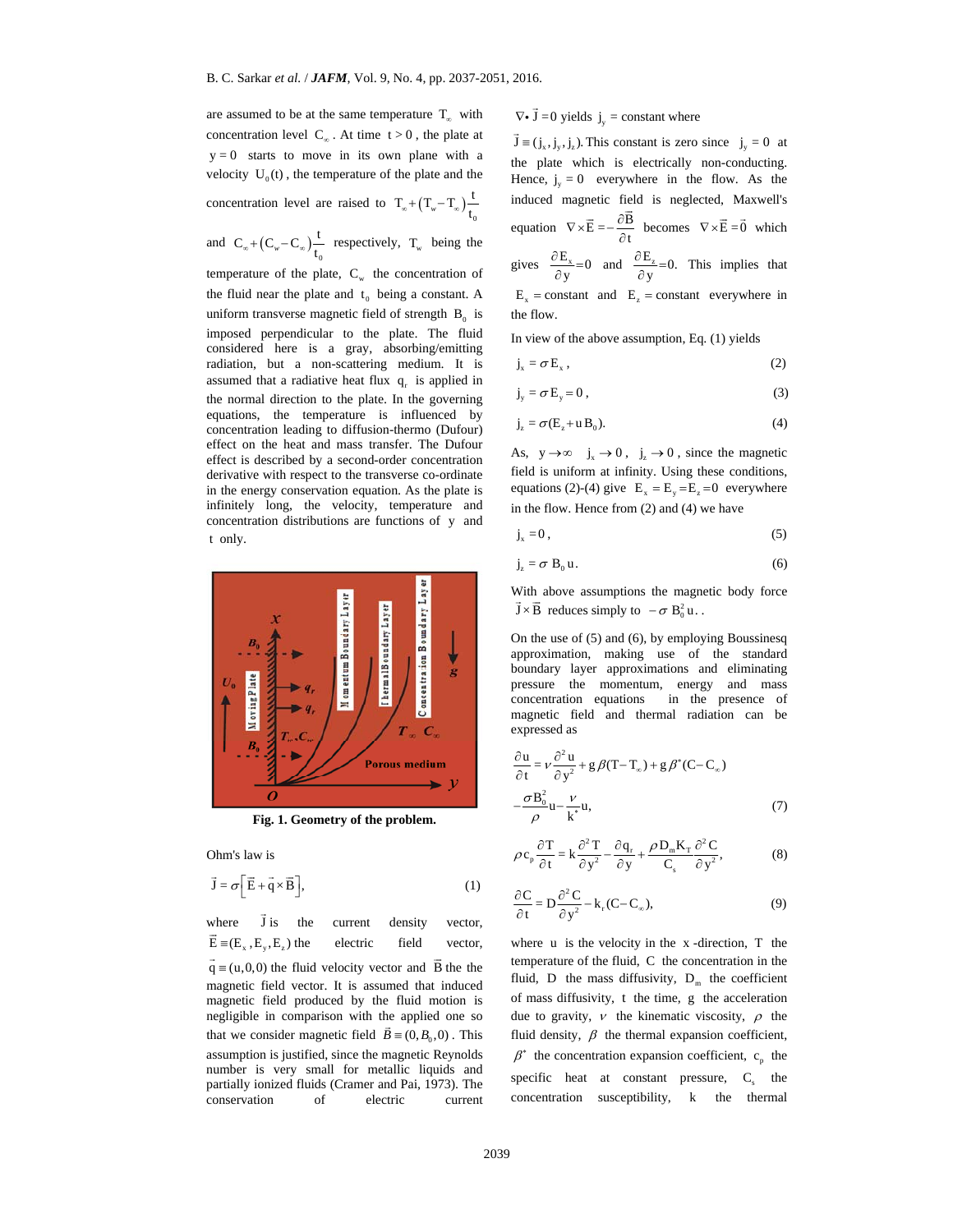conductivity,  $k^*$  the permeability of the porous medium,  $K<sub>T</sub>$  the thermal diffusion ratio,  $k<sub>r</sub>$  the reaction rate constant and q the radiative heat flux. For small velocities, the heat due to viscous dissipation is neglected in energy Eq. (8).

In many transport process in nature, flow is driven by density differences caused by temperature gradient, chemical composition (concentration) gradient and material composition. It is therefore important to study flow induced by concentration differences independently or simultaneously with temperature differences. The energy flux caused by the composition gradient is called the Dufour effect (diffusion-thermo). If, on other hand, mass fluxes are created by temperature gradients, it is called the Soret effect (thermal-diffusion). These effects are generally of a small order of magnitude. The Soret and Dufour effects have been found to be of importance as the Soret effect is utilized for isotope separation and, in a mixture of gases of light molecular  $(H_2, He)$  and medium molecular weight

 $(N_2, air)$ , the Dufour effect was found to be of an order of magnitude such that it cannot be neglected. The concentration of the species at the plate surface is higher than the solubility of species in the fluid far away from the plate i.e. free stream concentration.

The initial and boundary conditions are

t ≤ 0: u = 0, T = T<sub>∞</sub>, C = C<sub>∞</sub> for all y ≥ 0,  
\nt > 0: u = U<sub>0</sub>(t), T = T<sub>∞</sub> + (T<sub>w</sub> - T<sub>∞</sub>)
$$
\frac{t}{t_0}
$$
,  
\nC = C<sub>∞</sub> + (C<sub>w</sub> - C<sub>∞</sub>) $\frac{t}{t_0}$  at y = 0  
\nt > 0: u → 0, T → T<sub>∞</sub>, C → C<sub>∞</sub> as y → ∞.

The radiative heat flux can be found from Rosseland approximation (Siegel and Howell (2002)) and its formula is derived from the diffusion concept of radiative heat transfer in the following way

$$
q_r = -\frac{4\sigma^*}{3k_R} \frac{\partial T^4}{\partial y},
$$
\t(11)

where  $\sigma^*$  is the Stefan-Boltzman constant and  $k_p$ the Rosseland mean absorption coefficient of the medium. It should be noted that by using the Rosseland approximation the present analysis is limited to optically thick fluids. It is assumed that the fluid is an optically thick (photon mean free path is very small) gray gas (which emits and absorbs but does not scatter thermal radiation). In an optically thick medium the radiation penetration length is small compare to the characteristic length. The photon mean path is the average distance travelled by a moving photon between successive collisions which modify its direction or energy or other particle properties. If the temperature difference within the flow is sufficiently small, then the Eq. (11) can be linearized by expanding  $T^4$  into the Taylor series about  $T_{\alpha}$  as follows:

$$
T^{4} = T_{\infty}^{4} + 3T_{\infty}^{3}(T - T_{\infty}) + 6T_{\infty}^{2}(T - T_{\infty})^{2} + \cdots
$$
 (12)

from which neglecting higher order terms to give

$$
T^4 = 4T_{\infty}^3 T - 3T_{\infty}^4. \tag{13}
$$

In view of  $(5)$  and  $(7)$ , Eq.  $(2)$  becomes

$$
\rho c_p \frac{\partial T}{\partial t} = k \frac{\partial^2 T}{\partial y^2} + \frac{16\sigma^* T_\infty^3}{3k_R} \frac{\partial^2 T}{\partial y^2} + \frac{\rho D_m K_T}{C_s} \frac{\partial^2 C}{\partial y^2}.
$$
\n(14)

Introducing non-dimensional variables

$$
\eta = \frac{y u_0}{v}, \tau = \frac{t}{t_0}, t_0 = \frac{v}{u_0^2}, u_1 = \frac{u}{u_0},
$$
  

$$
U_0(t) = u_0 f(\tau), \ \theta = \frac{T - T_{\infty}}{T_{w} - T_{\infty}}, \ \phi = \frac{C - C_{\infty}}{C_{w} - C_{\infty}}, \tag{15}
$$

Eqs. (7), (14) and (9) become

$$
\frac{\partial u_1}{\partial \tau} = \frac{\partial^2 u_1}{\partial \eta^2} + \text{Gr}\theta + \text{Ge}\phi - \text{M}^2 u_1 - \frac{u_2}{\text{Da}},\tag{16}
$$

$$
\frac{\partial \theta}{\partial \tau} = \frac{1}{\text{Pr}} \left( 1 + \frac{4}{3R} \right) \frac{\partial^2 \theta}{\partial \eta^2} + \text{Du} \frac{\partial^2 \phi}{\partial \eta^2},\tag{17}
$$

$$
Sc\frac{\partial \phi}{\partial \tau} = \frac{\partial^2 \phi}{\partial \eta^2} - K\phi,
$$
 (18)

t (thermal-diffusion). These effects are<br>  $\sigma$  and order of magnitude. The Soret<br>
ure effects have been found to be of<br>
us as Soret effects have been found to be of<br>
and, in a mixture of gases of light<br>
(H<sub>2</sub>, He) and med where  $\mathbf{M}^2 = \frac{\sigma B_0^2}{\rho u_0^2}$  $M^2 = \frac{\sigma B_0}{\rho u}$  $\sigma$ BMV  $\frac{\partial E_0 V}{\partial u_0^2}$  is the magnetic parameter,  $\overline{\mathbf{R}} = \frac{\kappa \kappa_R}{4\sigma^* T_{\infty}^3}$ *<sup>R</sup> k k*  $\sigma^* T^{\beta}_\omega$ the radiation parameter,  $Pr = \frac{\rho v c_p}{k}$  $\rho\nu$ the Prandtl number,  $\text{Gr} = \frac{\delta P(\mathbf{I}_w)}{u_0^3}$  $\text{Gr} = \frac{g \beta (T_w - T_\infty) \nu}{u_0^3}$  the thermal Grashof number,  $\text{Gc} = \frac{\delta P (C_w)}{u_0^3}$  $\text{Gc} = \frac{g \beta^*(C_w - C_\infty)\nu}{u_0^3}$  the mass Grashof number,  $Sc = \frac{V}{D}$  Schmidt number,

 $Da = \frac{u_0^2 k}{v^2}$ v <sup>\*</sup> the porosity parameter,  $K = \frac{k_r v^2}{r^2}$  $K = \frac{k_r v^2}{D u_0^2}$  the  $\epsilon$  chemical reaction parameter and  $Du = \frac{D_m \mathbf{R}_T}{\sigma} \frac{\mathbf{C}_w}{\sigma}$  $s^{\mathbf{c}} p^{\mathbf{v}}$   $\mathbf{I}_w$  $D_{m}K_{T}$   $C_{w}$  –  $C$  $\frac{D_m \mathbf{K}_T}{C_s c_n v} \frac{C_w - C_w}{T_w - T_w}$ œ  $\frac{-C_{\infty}}{-T_{\infty}}$  the Dufour number. In Eq.

(17), the non-zero value of Dufour number physically represents that the temperature distribution is affected by concentration gradient. For  $Du = 0$ , Eq. (17) reduces to the classical energy equation obeying Fourier's law of heat conduction.

The initial and boundary conditions for  $u_1$ ,  $\phi$  and  $\theta$  are

$$
t \le 0: u_1 = 0, \quad \phi = 0, \quad \theta = 0 \quad \text{for all} \quad \eta \ge 0,
$$
\n
$$
t > 0: u_1 = f(\tau), \quad \phi = \tau, \quad \theta = \tau \quad \text{at} \quad \eta = 0,
$$
\n
$$
(19)
$$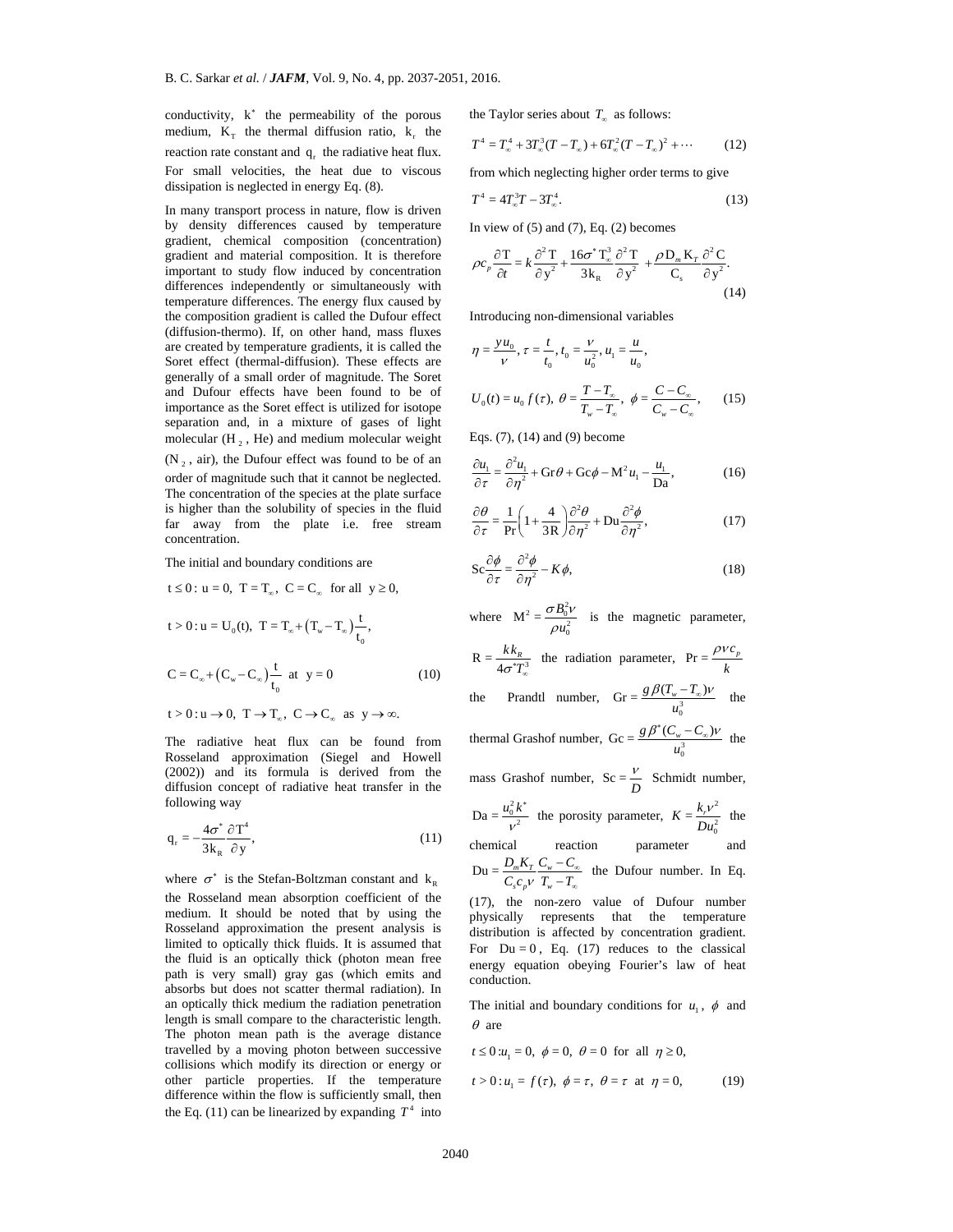$$
t > 0
$$
:  $u_1 \to 0$ ,  $\phi \to 0$ ,  $\theta \to 0$  as  $\eta \to \infty$ .

On the use of the Laplace transformation, Eqs. (16) - (18) become

$$
\left(s + M^2 + \frac{1}{\text{Da}}\right) \overline{u}_1 = \frac{d^2 \overline{u}_1}{d\eta^2} + \text{Gr } \overline{\theta} + \text{Gc } \overline{\phi},\tag{20}
$$

$$
s\overline{\theta} = \frac{1}{\text{Pr}} \left( 1 + \frac{4}{3R} \right) \frac{d^2 \overline{\theta}}{d\eta^2} + \text{D}u \frac{d^2 \overline{\phi}}{d\eta^2},\tag{21}
$$

$$
s \operatorname{Sc} \overline{\phi} = \frac{d^2 \overline{\phi}}{d \eta^2} - K \overline{\phi}, \tag{22}
$$

$$
\overline{u}_1(\eta, s) = \int_0^\infty u_1(\eta, \tau) e^{-s\tau} d\tau, \ \overline{\theta}(\eta, s) = \int_0^\infty \theta(\eta, \tau) e^{-s\tau} d\tau
$$
 and

The corresponding boundary conditions for  $\overline{u}_{\!\scriptscriptstyle 1}^{\phantom{\dagger}}$  ,  $\overline{\phi}$ and  $\overline{\theta}$  are

$$
\overline{u}_1 = f(s), \ \overline{\phi} = \frac{1}{s^2}, \ \overline{\theta} = \frac{1}{s^2} \text{ at } \eta = 0,
$$
  

$$
\overline{u}_1 \to 0, \ \overline{\phi} \to 0, \ \overline{\theta} \to 0 \text{ as } \eta \to \infty.
$$
 (24)

Solutions of Eqs. (20)-(22) subject to the boundary conditions (24) are easily obtained and are given by

and  
\n
$$
\overline{u}
$$
\nThe corresponding boundary conditions for  $\overline{u}_1$ ,  $\overline{\phi}$   
\nand  $\overline{\theta}$  are  
\n
$$
\overline{u}_1 = f(s), \overline{\phi} = \frac{1}{s^2}, \overline{\theta} = \frac{1}{s^2}
$$
 at  $\eta = 0$ ,  
\n
$$
\overline{u}_1 = f(s), \overline{\phi} = \frac{1}{s^2}, \overline{\theta} = \frac{1}{s^2}
$$
 at  $\eta = 0$ ,  
\n
$$
\overline{u}_1 \rightarrow 0, \overline{\phi} \rightarrow 0, \overline{\phi} \rightarrow 0
$$
 as  $\eta \rightarrow \infty$ .  
\nSolutions of Eqs. (20)-(22) subject to the boundary  
\nconditions (24) are easily obtained and are given by  
\n
$$
\overline{\phi}(\eta, s) = \frac{1}{s^2} e^{-\eta \sqrt{sa}} + \frac{Du\alpha}{\alpha - Sc} \cdot s^2(s - a_2)
$$
\n
$$
\overline{\phi}(\eta, s) = \frac{1}{s^2} e^{-\eta \sqrt{sa}} + \frac{Du\alpha}{\alpha - Sc} \cdot s^2(s - a_2)
$$
\n
$$
\overline{\phi}(\eta, s) = \frac{1}{s^2} e^{-\eta \sqrt{as}} + \frac{Du\alpha}{\alpha - Sc} \cdot s^2(s - a_2)
$$
\n
$$
\overline{\phi}(\eta, s) = \frac{1}{s^2} e^{-\eta \sqrt{as}} + \frac{Du\alpha}{\alpha - Sc} \cdot s^2(s - a_2)
$$
\n
$$
\overline{\phi}(\eta, s) = \frac{1}{s^2} e^{-\eta \sqrt{as}} + \frac{Du\alpha}{\alpha - Sc} \cdot s^2(s - a_2)
$$
\n
$$
\overline{\phi}(\eta, s) = \frac{1}{s^2} e^{-\eta \sqrt{as}} + \frac{Du\alpha}{\alpha - Sc} \cdot s^2(s - a_2)
$$
\n
$$
\overline{\phi}(\eta, s) = \frac{1}{s^2} e^{-\eta \sqrt{as}} + \frac{Du\alpha}{\alpha - Sc} \cdot s^2(s - a_2)
$$
\n
$$
\overline{\phi}(\eta, s) = \frac{1}{s^2} e^{-\eta \sqrt{as}} + \frac{Du\alpha}{\
$$

where

$$
\alpha = \frac{3 \text{R Pr}}{3 \text{R} + 4}, \ c_1 = \text{M}^2 + \frac{1}{\text{Da}}, \ a_1 = \frac{K}{\text{Sc}},
$$

$$
a_2 = \frac{K}{\alpha - \text{Sc}}, \ a_3 = \frac{c_1}{\alpha - 1}, \ a_4 = \frac{c_1 - K}{\text{Sc} - 1}.
$$
(28)

The inverse Laplace transforms of Eqs. (25) - (27) give the solutions for the concentration, temperature and velocity field distributions as

$$
\phi(\eta,\tau) = F_1(\eta\sqrt{Sc}, a_1, \tau),\tag{29}
$$

$$
\theta(\eta,\tau) =
$$

$$
\begin{aligned}\n&\left\{\n\begin{aligned}\nF_2(\eta\sqrt{\alpha},\tau) \\
&+\frac{\text{Dua}}{\alpha-\text{Sc}}\left[\n\text{Sc}\left\{F_3(\eta\sqrt{\text{Sc}},a_1,a_2,\tau) - F_3(\eta\sqrt{\alpha},a_2,\tau)\right\}\n\end{aligned}\n\right. \\
&+\kappa\n\begin{aligned}\n&\left\{\n\begin{aligned}\nF_5(\eta\sqrt{\text{Sc}},a_1,a_2,\tau) \\
&-\frac{1}{a_2}\left(F_4(\eta\sqrt{\alpha},a_2,\tau) - F_2(\eta\sqrt{\alpha},\tau)\right)\n\end{aligned}\n\right.\n\right\} \\
&\text{for }\alpha \neq \text{Sc}, \\
&\text{Du Sc}\left[\n\begin{aligned}\n&\text{Sc}\left\{\n\begin{aligned}\nF_6(\eta\sqrt{\text{Sc}},a_1,\tau) - F_7(\eta\sqrt{\text{Sc}},\tau)\n\end{aligned}\n\end{aligned}\n\right.\n\right) \\
&+\kappa\n\left\{\n\begin{aligned}\nF_1(\eta\sqrt{\text{Sc}},a_1,\tau) - F_2(\eta\sqrt{\text{Sc}},\tau)\n\end{aligned}\n\right\} \\
&\text{for }\alpha = \text{Sc}\n\end{aligned}\n\end{aligned}
$$
\n(30)

$$
b_{ia} + \text{Gr}\left\{\frac{b_1 - b_2}{\alpha - 1} + \frac{\text{D}u\alpha}{\alpha - \text{Sc}} \left( \text{Sc}\left(\frac{b_3 - b_4}{\text{Sc} - 1} - \frac{b_5 - b_6}{\alpha - 1} \right) \right) \right\}
$$
  
\n
$$
K\left(\frac{b_7 - b_8}{\text{Sc} - 1} - \frac{b_9 - b_{10}}{\alpha - 1} \right) \bigg\} + \frac{\text{Gc}}{\text{Sc} - 1} b_{11} \text{ for } \alpha \neq \text{Sc} \neq 1,
$$
  
\n
$$
b_{ia} + \left[ \frac{\text{Gr}}{\text{Sc} - 1} \left( \frac{(b_1 - b_2)}{\text{K}} \right) \left( \text{Sc}(b_{12} - b_{13}) + K(b_{11} - b_{14}) \right) \right]
$$
  
\n
$$
+ \frac{\text{Gc}}{\text{Sc} - 1} b_{11} \text{ for } \alpha = \text{Sc} \neq 1
$$
  
\n(31)

where

A.

 $_{6}$ ( $\prime$  $_{1}$ , $\prime$ <sub>1</sub>  $b_{ia} = \begin{cases} F_6(\eta, c_1, \tau) \text{ for impulsive motion of the plate} \\ F_1(\eta, c_1, \tau) \text{ for accelerated motion of the plate} \end{cases}$  $\eta, c_{\scriptscriptstyle 1}^{}, \tau$  $\eta, c_{\scriptscriptstyle 1}, \tau$  $\begin{cases} \end{cases}$ and  $b_1 - b_{14}$  and  $F_1 - F_6$  are given in APPENDIX

#### **2.1 Solution for Pure Convection**

In the absence of thermal radiation, i.e. if pure convection prevails (corresponds to  $R \rightarrow \infty$ ), it is observed that  $\alpha = Pr$  and the solutions for the temperature and velocity given by (30) and (31) are valid for all values of  $Pr \neq 1$  and  $Sc \neq 1$ . But the solution for velocity given by (31) is not valid for  $Pr = 1$  or/and  $Sc = 1$ . Since the Prandtl number is a measure of the relative importance of the viscosity and thermal conductivity of the fluid, the case

.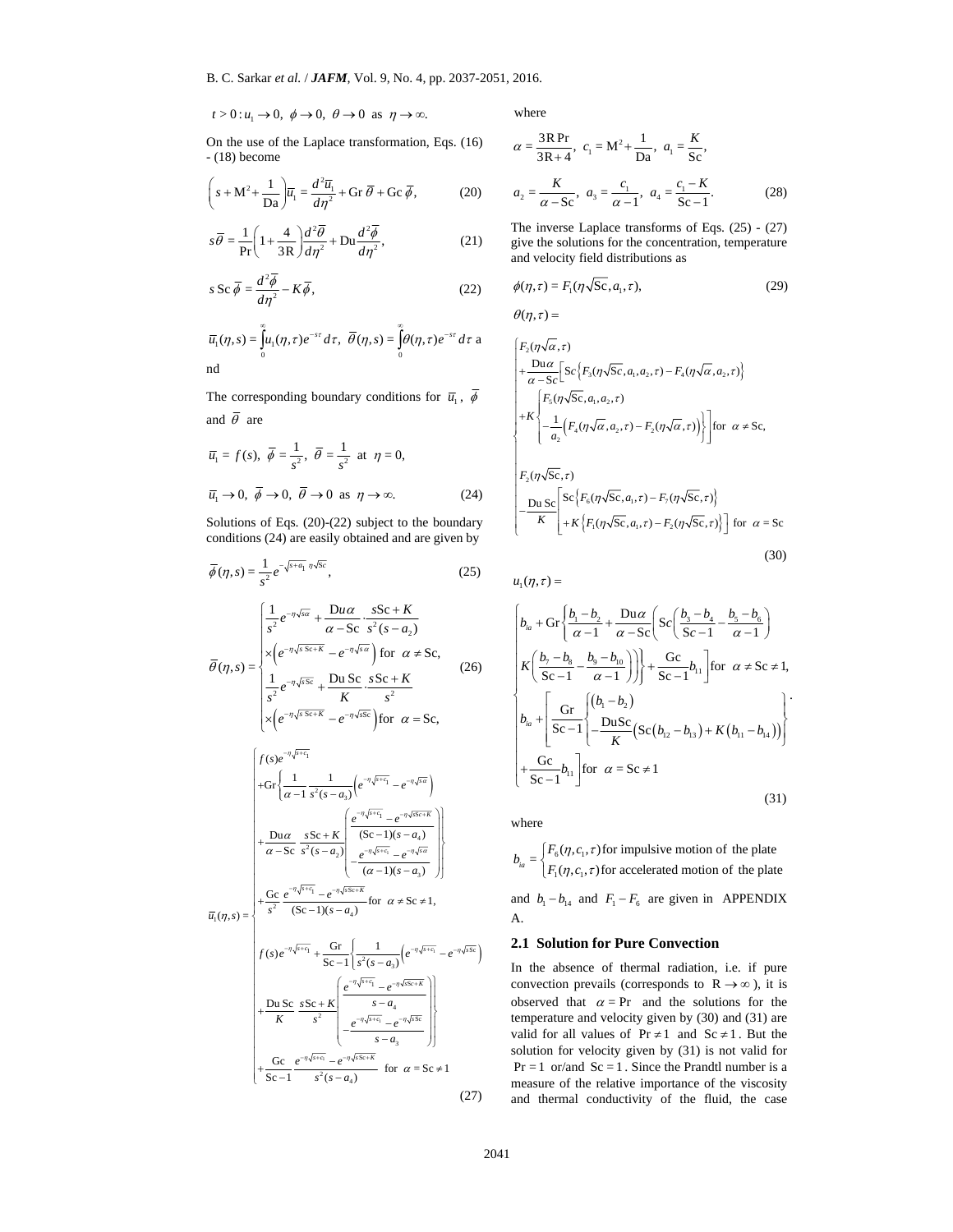$Pr = 1$  corresponds to those fluids whose momentum and thermal boundary layer thicknesses are of the same order of magnitude. Therefore, in the absence of thermal radiation effects the solution for the velocity field when  $Pr = 1$  or/and  $Sc = 1$ has to be obtained separately from Eqs. (16)-(18) subject to the initial and boundary conditions (19) and is given by

$$
u_{1}(\eta,\tau) = \begin{cases} b_{ia} + \left[ G\Gamma\left\{ \frac{b_{1S}}{c_{1}} + \frac{Du}{1-Sc} \right\} Sc\left( \frac{b_{3}-b_{4}}{Sc-1} + \frac{b_{16}}{c_{1}} \right) \right. \\ \left. + K\left( \frac{b_{7}-b_{8}}{Sc-1} + \frac{b_{17}}{c_{1}} \right) \right] \right\} + \frac{Gc}{Sc-1} b_{11} \left[ \text{for Pr} = 1, Sc \neq 1 \right. \\ b_{ia} + \left[ G\Gamma\left\{ \frac{b_{1S}}{c_{1}} - \frac{Du}{K} \left( \left( \frac{b_{1S}}{K-c_{1}} + \frac{b_{19}}{c_{1}} \right) \right. \right. \right. \\ \left. K\left( \frac{b_{20}}{K-c_{1}} + \frac{b_{21}}{c_{1}} \right) \right) \right\} + \frac{Gc}{K-c_{1}} b_{20} \left] \right] \text{for Pr} = 1, Sc = 1 \end{cases} \tag{32}
$$

where 
$$
a_2 = \frac{K}{1 - \text{Sc}}
$$

#### **3. RESULTS AND DISCUSSION**

To gain a perspective of the physics of the flow regime, we have presented the non-dimensional fluid velocity, fluid temperature and concentration, shear stress, the rate of heat and

mass transfers at the moving plate for several values of magnetic parameter  $M^2$ , Dufour number Du thermal Grashof number Gr , mass Grashof number Gc, chemical reaction parameter  $K$ , porosity parameter D*a* , radiation parameter R , Prandtl number Pr, Schmidt number Sc and time  $\tau$  either graphically

by MATLAB software or in tabular form for both the impulsive as well as the accelerated motion of the plate. Here we restrict our discussion to the aiding of favourable case only. To be realistic, the values of Schmidt number Sc are chosen for hydrogen  $(Sc = 0.22)$ , water vapour  $(Sc = 0.6)$ , ammonia  $(Sc = 0.78)$  and Ethyl benzene  $(Sc = 2.01)$  at temperature  $25^{\circ}$ C and one atmospheric pressure. The values of thermal Grashof number Gr and mass Grashof number Gc are taken to be both positive and negative, which correspond to the cooling and heating of the plate respectively. Attention is focused on positive values of the buoyancy parameters i.e. Grashof number  $Gr > 0$  (which corresponds to the cooling problem) and mass Grashof number  $Gc > 0$  (which indicates that the chemical species concentration in the free stream region is less than the concentration at the boundary surface). The cooling problem is often encountered in engineering applications. For example in the cooling of electronic components and nuclear reactors. We take  $R < 1$  (which means thermal conduction exceeds thermal radiation),  $R > 1$  (which means thermal radiation exceeds

thermal conduction) and  $R = 1$  (i.e. the contribution from both modes is equal) to get understand the effect of radiation on the temperature distribution and heat transfer rate at the plate.

#### **3.1 Effects of Parameters on the Velocity Profiles**

 $\left[ \left[ \begin{array}{cc} 0 & K \ (k - c_1 - c_1) & \text{function} \ (k - c_2 - c_1) \end{array} \right] \right]$  for Pr=1. Se=1 according the flow in the boundary layer, it<br>  $\left( \frac{b_2 - b_2}{k - c_1 + c_1} \right) \right]$  for Pr=1. Se=1 access the flow in the boundary layer, it<br>  $\left[ \frac$ It is seen from Fig.2 that the fluid velocity  $u_1$ decreases for both the impulsive as well as accelerated motion of the plate with an increase in magnetic parameter  $M^2$ . It is due to the presence of magnetic field normal to the flow in an electrically conducting fluid introduces a Lorentz force which acts against the flow and hence tends to reduce the fluid velocity. Increasing Lorentzian drag not only decelerates the flow in the boundary layer, it also arrests the flow more dramatically nearer the moving plate i.e. inhibits velocity development across the boundary layer transverse to the plate. The regulatory influence of a transverse magnetic field is therefore clearly identified and this result agrees strongly with numerous other studies in magnetohydrodynamic boundary layer flows. It is observed from Fig.3 that the fluid velocity  $u_1$ increases for both the impulsive as well as accelerated motion of the plate with an increase in Dufour number Du . As the Dufour effect is more pronounced, the positive influence of concentration gradients on temperature field becomes higher so that the thermal boundary layer is enlarged which in tern increase the fluid velocity.



**Fig. 2. Velocity profiles for**  $M^2$  when  $Gr = 5$ , Gc = 5,  $Pr = 2$ ,  $Sc = 0.22$ ,  $Du = 0.03$ ,  $K = 10$ ,  $Da = 1$ ,  $R = 10$  and  $\tau = 0.5$ .

It is seen from Fig.4 that the fluid velocity  $u_1$ increases for both the impulsive as well as accelerated motion of the plate with an increase in mass Grashof number Gc . The mass Grashof number Gc defines the ratio of the species buoyancy force to the viscous hydrodynamic force. As expected, it is observed that there is a rise in the fluid velocity due to the enhancement of the species buoyancy force. It is observed from Fig.5 that the fluid velocity  $u_1$  increases for both the impulsive as well as accelerated motion of the plate with an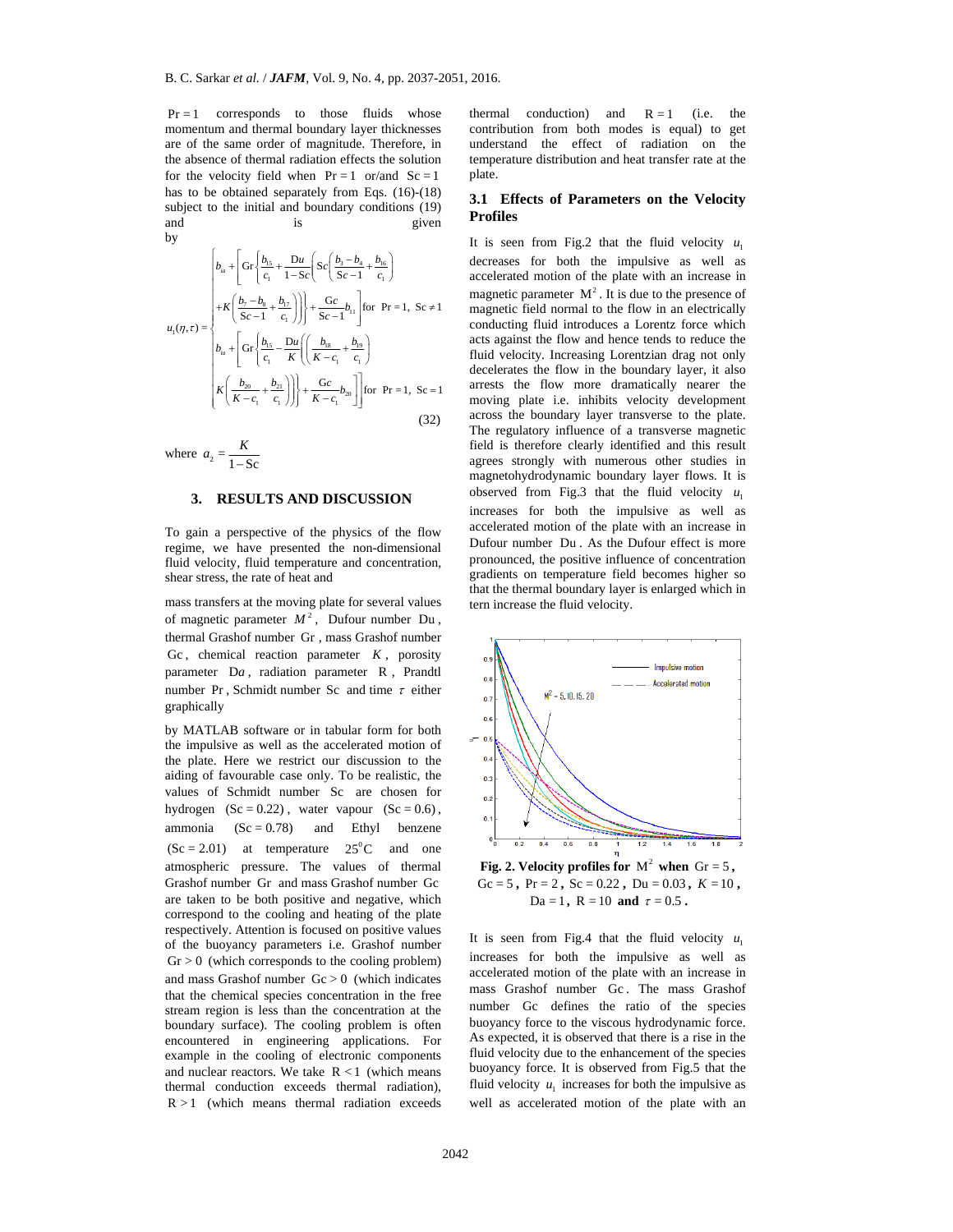increase in thermal Grashof number Gr . The thermal Grashof number Gr signifies the relative effect of the thermal buoyancy force to the viscous hydrodynamic force in the boundary layer. The fluid velocity increases due to the enhancement of the thermal buoyancy force. Therefore in materials processing systems in order to damp the flow near the moving plate, lower buoyancy forces are required. It is seen from Fig.6 that the fluid velocity  $u_1$  decreases with an increase in chemical reaction parameter  $K$  for both the impulsive as well as accelerated motion of the plate. The hydrodynamics boundary layer becomes thin as the chemical reaction parameter increases which will cause slow down the fluid velocity.



 $Du = 0.03$ ,  $Pr = 2$ ,  $Sc = 0.22$ ,  $M^2 = 5$ ,  $K = 10$ ,  $Da = 1$ ,  $R = 10$  and  $\tau = 0.5$ .

It is seen from Fig.7 that the fluid velocity  $u_1$ increases with an increase in porosity parameter Da for both the impulsive as well as accelerated motion of the plate. For large porosity of the medium fluid gets more space to flow, as a consequence its velocity increases. Fig.8 shows that the fluid velocity  $u_1$  decreases with an increase in

Schmidt number Sc for both the impulsive as well as accelerated motion of the plate. Schmidt number increases means the thickness of the concentration boundary layer decreases and this causes the velocity profile of the fluid decelerates.





Gr = 5, Du =  $0.03$ , Sc =  $0.22$ , M<sup>2</sup> = 5, Pr = 2,  $K = 10$ ,  $R = 10$  and  $\tau = 0.5$ .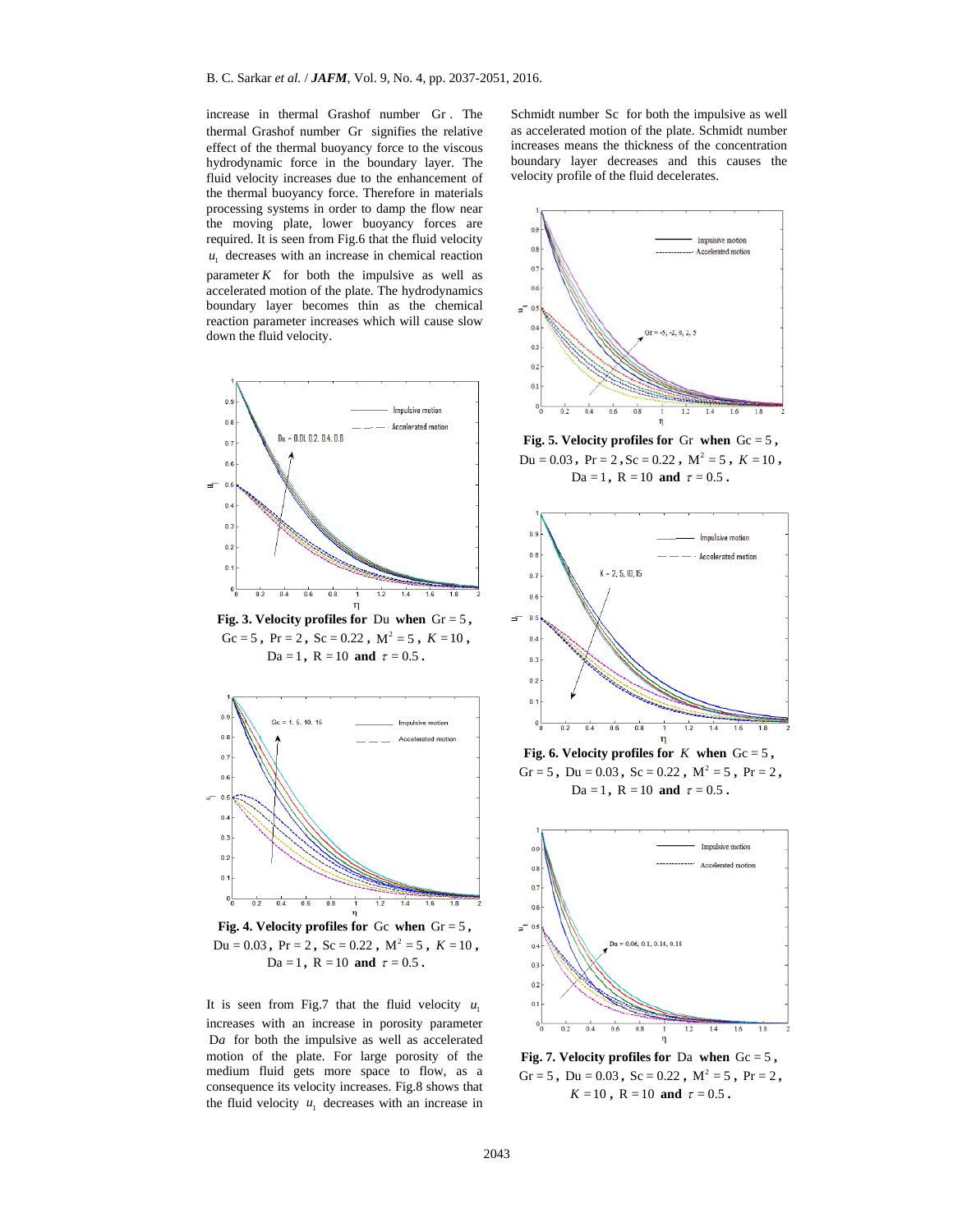It is seen from Fig.9 that the fluid velocity  $u_1$ increases with an increase in time  $\tau$  for both the impulsive as well as accelerated motion of the plate. This is due to increasing of buoyancy effects in the region as time progresses.The Figs.2-9 further establishes the fact that the fluid velocity decreases in a monotone fashion from the thin layer adjacent to the plate to zero asymptotically as  $\eta \rightarrow \infty$ . It is worth mentioning from Figs.2-9 that the fluid velocity is slightly greater in the case of impulsive motion than that of accelerated motion of the plate.



**Fig. 8. Velocity profiles for**  $Sc$  when  $Gc = 5$ , Gr = 5, Du =  $0.03$ , R =  $10$ , M<sup>2</sup> = 5, Pr = 7,  $K = 10$ ,  $Da = 1$  and  $\tau = 0.5$ .



Gr = 5, Du =  $0.03$ , R =  $10$ , M<sup>2</sup> = 5, Pr = 2,  $K = 10$ ,  $\overline{Da} = 1$  and  $\overline{Sc} = 0.22$ .

#### **3.2 Effects of Parameters on the Temperature and Concentration Profiles**

It is observed from Fig.10 that the fluid temperature  $\theta$  decreases with an increase in radiation parameter R . This result qualitatively agrees with expectations, since the radiation causes a faster dissipation of heat and consequently lowers the temperature. This can be mathematically explained as a decrease in radiation parameter R for given *k* and  $T_{\infty}$  means a decrease in Rosseland radiation absorption coefficient  $k<sub>R</sub>$ . Since divergence of the radiative heat flux  $\frac{\partial q_i}{\partial y}$ ô  $\frac{\partial q_r}{\partial y}$  increases,  $k_R$  decreases which in turn causes to increase the rate of radiative

imply a lower temperature difference, which results in an enhancement in the temperature particle.<br>
The main and the method increase them allows the flow the state of the flow increase the main boundary layer the flow inc heat transfer at the plate and hence the fluid temperature decreases. This means the thermal boundary layer decreases and more uniform temperature distributes across the boundary layer. Further, it is seen from Fig.10 that the fluid temperature  $\theta$  decreases with an increase in Prandtl number Pr . The thermal conductivity of fluid decreases with an increase in Pr , resulting a decrease in thermal boundary layer thickness and the heat is able to diffuse away from the heated surface. Therefore, thermal diffusion has a tendency to reduce the fluid temperature. It is seen from Fig.11 that an increase in Dufour number Du leads to rise in the fluid temperature  $\theta$ . The Dufour number is the ratio of concentration to temperature difference. Higher values of Dufour number Du imply a lower temperature difference, which results in an enhancement in the temperature profiles. As the Dufour number increases, concentration gradients therefore generally assist the flow and enhance thermal energy in the regime and also increase thermal boundary layer thickness. It is also observed from Fig.11 that an increase in chemical reaction parameter *K* leads to rise in the fluid temperature distribution  $\theta$ . This can be attributed to internal heat generation in the fluid due to Arrhenius kinetics. It is observed from Fig.12 that both the temperature  $\theta$  and concentration  $\phi$ increase as time  $\tau$  progresses. The chemical reaction reduces the local concentration, thus increasing its concentration gradient and its flux. As seen from the Fig.13, an increase in chemical reaction parameter *K* causes a decrease in the concentration of the chemical species in the boundary layer. Further, Fig.13 shows that the concentration  $\phi$  decreases with an increase in Schmidt number Sc . Physically, it is true since increase of Sc means decrease of molecular diffusivity which results in decreasing of concentration boundary layer. Hence, the concentration of species is higher for small values of Sc . The profiles have the common feature that the fluid temperature and concentration distributions decrease in a monotone fashion from the surface to a zero value far away in the free stream.



**Fig. 10. Temperature profiles for** R **and** Pr **when**  $Du = 0.03$ ,  $K = 10$ ,  $\tau = 0.5$  and  $Sc = 0.22$ .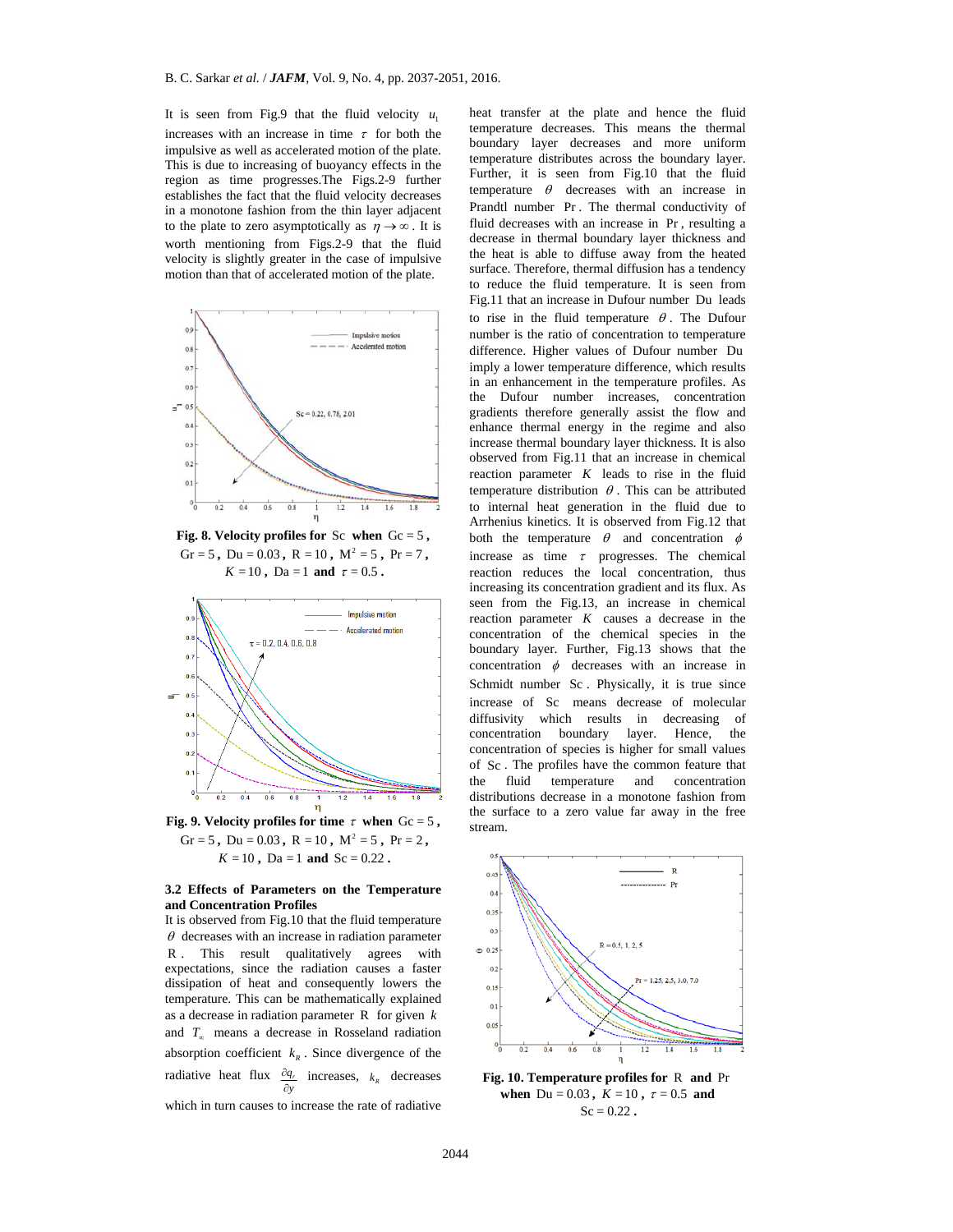**Table 1 The rate of mass transfer**   $=0$  $Sh =$  $\phi$  $-\left(\frac{\partial \phi}{\partial \eta}\right)_{\eta=0}$  at the moving plate  $\eta=0$ 

|     | $\cdots$ |         |         |         |         |         |         |         |  |  |
|-----|----------|---------|---------|---------|---------|---------|---------|---------|--|--|
|     |          | Sc      |         |         |         |         |         |         |  |  |
| τ   | 0.22     | 0.6     | 0.78    | 2.01    | 0.5     |         | 1.5     |         |  |  |
| 0.2 | 0.66724  | 0.72715 | 0.75515 | 0.93205 | 0.27102 | 0.30264 | 0.33200 | 0.35944 |  |  |
| 0.4 | 1.29969  | 1.35977 | 1.38821 | 1.57899 | 0.42800 | 0.50833 | 0.57934 | 0.64337 |  |  |
| 0.6 | 1.93215  | 1.99223 | 2.02069 | 2.21425 | 0.57504 | 0.70954 | 0.82460 | 0.92630 |  |  |
| 0.8 | 2.56460  | 2.62469 | 2.65315 | 2.84738 | 0.71889 | 0.90986 | 1.06960 | 1.20915 |  |  |



**when**  $R = 10$ ,  $\tau = 0.5$ ,  $Pr = 2$  and  $Sc = 0.22$ .



 **Fig. 12. Temperature and concentration profiles**   $Du = 0.03$ ,  $Pr = 2$ ,  $K = 10$ ,  $R = 10$  and  $Sc = 0.22$ .



**Fig. 13. Concentration profiles for** Sc **and** *K* when  $\tau = 0.5$ .

#### **3.3 Effects of Parameters on the Rate of Mass Transfer**

The rate of mass transfer (Sherwood number) at the plate  $\eta = 0$  is given by

$$
Sh = -\left(\frac{\partial \phi}{\partial \eta}\right)_{\eta=0} = \sqrt{Sc} G_{\gamma}(a_{1}, \tau).
$$
 (33)

Numerical results of the rate of mass transfer at the plate  $\eta = 0$  are presented in Table 1 for several values of Schmidt number Sc , chemical reaction parameter  $K$  and time  $\tau$ . Table 1 shows that the rate of mass transfer increases with an increase in either Schmidt number Sc or chemical reaction parameter *K* . The variations of Schmidt number Sc as well as chemical reaction parameter *K* show that lesser the molecular diffusivity enhance the rate of mass transfer at the plate. With respect to time  $\tau$  it is noticed that the rate of mass transfer increases in progressing of time. The effect of increase in time span is to enhance the rate of mass transfer at the plate.

#### **3.4 Effects of Parameters on the Rate of Heat Transfer**

The rate of heat transfer at the plate  $\eta = 0$  is given by

$$
Nu = -\left(\frac{\partial \theta}{\partial \eta}\right)
$$

 $=0$ 

η

$$
= \begin{cases} \sqrt{\alpha} G_2(\tau) + \frac{\mathrm{D} u \alpha}{\alpha - \mathrm{Sc}} \Big[ \mathrm{Sc}\Big\{ \sqrt{\mathrm{Sc}} \, G_3(a_\mathrm{l}, a_\mathrm{2}, \tau) - \sqrt{\alpha} \, G_4(a_\mathrm{2}, \tau) \Big\} \\ + K \Bigg\{ \sqrt{\mathrm{Sc}} \, G_5(a_\mathrm{l}, a_\mathrm{2}, \tau) - \frac{\sqrt{\alpha}}{a_\mathrm{2}} \big( G_4(a_\mathrm{2}, \tau) - G_2(\tau) \big) \Big\} \Bigg] \text{for } \alpha \neq \mathrm{Sc} \\ \sqrt{\mathrm{Sc}} \Big[ \, G_2(\tau) - \frac{\mathrm{D} u \mathrm{Sc}}{K} \big\{ \mathrm{Sc} \big( G_6(a_\mathrm{l}, \tau) - G_7(\tau) \big) \\ + K \big( G_\mathrm{l}(a_\mathrm{l}, \tau) - G_2(\tau) \big) \big\} \Big] \Bigg) \text{for } \alpha = \mathrm{Sc} \end{cases}
$$

(34)

Numerical results of the rate of heat transfer N*u* at the wall  $\eta = 0$  are presented in Table 2 for several values of Dufour number Du , chemical reaction parameter  $K$ , radiation parameter  $R$  and time  $\tau$ . It is seen from Table 2 that the rate of heat transfer Nu increases with an increase in either radiation parameter R or time  $\tau$ . In conclusion, it is very obvious from our results that thermal radiation intensifies the convective flow. Further, the rate of heat transfer Nu decreases with an increase in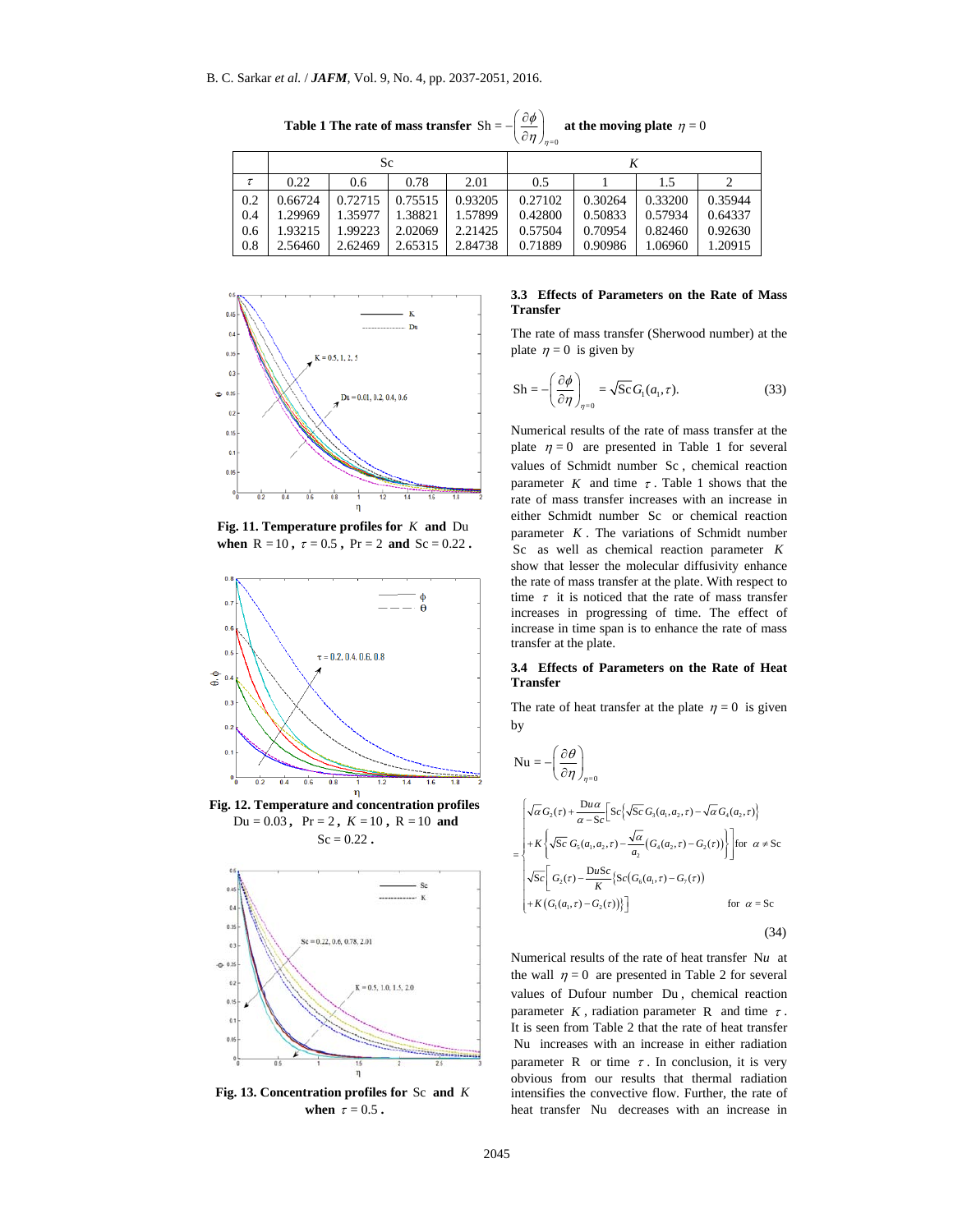|                          | $\sim$ $\prime$ $/$ $n=0$            |                                      |                                      |                                      |                                      |                                      |                                      |                                      |                                      |  |  |  |
|--------------------------|--------------------------------------|--------------------------------------|--------------------------------------|--------------------------------------|--------------------------------------|--------------------------------------|--------------------------------------|--------------------------------------|--------------------------------------|--|--|--|
|                          | Du                                   |                                      |                                      | K                                    |                                      |                                      | R                                    |                                      |                                      |  |  |  |
| τ                        | 0.01                                 | 0.05                                 | 0.1                                  | 0.5                                  |                                      | 1.5                                  | 0.5                                  |                                      | 1.5                                  |  |  |  |
| 0.2<br>0.4<br>0.6<br>0.8 | 0.6646<br>0.9351<br>1.1403<br>1.3116 | 0.6420<br>0.8837<br>1.0574<br>1.1955 | 0.6137<br>0.8195<br>0.9537<br>1.0503 | 0.6662<br>0.9410<br>1.1511<br>1.3276 | 0.6654<br>0.9388<br>1.1472<br>1.3218 | 0.6646<br>0.9367<br>1.1435<br>1.3164 | 0.3658<br>0.5121<br>0.6145<br>0.7713 | 0.4573<br>0.6390<br>0.7747<br>0.8868 | 0.5076<br>0.7085<br>0.8583<br>0.9814 |  |  |  |

**Table 2 Rate of heat transfer**  $Nu = -\int_{0}^{1} \frac{\partial \theta}{\partial x}$  $=0$  $\eta$ at the moving plate  $\eta = 0$ 

either Dufour number Du or chemical reaction parameter  $K$ . The effect of increase in time span is to enhance the rate of heat transfer at the plate. The negative sign indicates that the heat flows from the plate to fluid.

#### **3.5 Effects of Parameters on the Shear Stress**

From the engineering point of view, the most important characteristic of the flow is the shear stress at the plate  $\eta = 0$  which is given by

$$
\tau_{x} = \left(\frac{\partial u_{1}}{\partial \eta}\right)_{\eta=0}
$$
\n
$$
= \begin{cases}\n m_{ia} + \left[ G\tau \left\{ \frac{m_{1} - m_{2}}{\alpha - 1} + \frac{D u \alpha}{\alpha - 1} \left( Sc \left( \frac{m_{3} - m_{4}}{Sc - 1} - \frac{m_{5} - m_{6}}{\alpha - 1} \right) \right) \right\} + K \left( \frac{m_{7} - m_{8}}{Sc - 1} - \frac{m_{9} - m_{10}}{\alpha - 1} \right) \right) + \frac{Gc}{Sc - 1} m_{11} \left[ \text{for } \alpha \neq Sc \neq 1 \right. \\
 m_{ia} + \left[ \frac{G\tau}{Sc - 1} \left\{ m_{1} - m_{2} - \frac{D u \alpha}{K} \left( Sc \left( m_{12} - m_{13} \right) \right) \right. \\
 \left. + K \left( m_{11} - m_{14} \right) \right) \right\} + \frac{Gc}{Sc - 1} m_{11} \left[ \text{for } \alpha \neq Sc \right] \\
 \end{cases}
$$
\n
$$
(35)
$$

where

$$
m_{ia} = \begin{cases} G_6(c_1, \tau) & \text{for impulsive motion of the plate,} \\ G_1(c_1, \tau) & \text{for accelerated motion of the plate} \\ \text{and } m = m \text{ and } G = G \text{ are given in } \text{APPENDIX} \end{cases}
$$

and  $m_1 - m_{14}$  and  $G_1 - G_6$  are given in APPENDIX A.

The shear stress characterizes the frictional drag at the solid surface. Numerical values of the nondimensional shear stress at the moving plate  $\eta = 0$ are presented in Figs.14-17 for several values of magnetic parameter  $M^2$ , Dufour number Du, thermal Grashof number Gr and mass Grashof number G*c* for both the impulsive as well as accelerated motion of the plate. Fig.14 shows that the magnitude of the shear stress  $\tau<sub>r</sub>$  at the plate increases with an increase in magnetic parameter  $M<sup>2</sup>$  for both the impulsive as well as accelerated motion of the plate. This suggests that greater Lorentz force with increasing acceleration of the plate gives an additional momentum in the boundary layer. The shear stresses are negative for

the large values of magnetic parameter  $M^2$  which retard the flow in the boundary layer to such an extent that reversal of the flow is caused. This result is significant in the design of, for example, MHD generators since a critical magnetic flux density may be applied (i.e., magnetic parameter) to reverse the flow dynamics during operation. It is observed from Fig.15 that the magnitude of the shear stress  $\tau$ <sub>x</sub> at the plate decreases with an increase in

the rate of near transportant in the extent data contract the state. This extend the contract in the state of the state of **Parameters** on the **State of Parameters** on the **Sheet** of **Parameters** on the **Sheet** of **Parame** Dufour number Du for both the impulsive as well as accelerated motion of the plate. This suggests that presence of Dufour effect reduces the frictional drag at the plate. It is observed from Figs.16 and 17 that the magnitude of the shear stress  $\tau_x$  at the plate decreases with an increase in either thermal Grashof number Gr or mass Grashof number Gc for both the impulsive as well as accelerated motion of the plate. This means that the effects of buoyancy parameters also decelerate the frictional drag at the plate. We note that values become negative for very low values of either Gr or Gc since the magnetic impedance force  $M^2 = 5$  will dominate and have a greater inhibiting influence with low buoyancy that is, flow reversal accompanies lower thermal buoyancy forces for higher permeability regimes. On careful observation, it is revealed from Figs.14- 17 that the shear stress near the plate is negative as time progresses. Thus, it may be concluded that time span plays an important role to modify the frictional drag due to shear stress at the plate.



**Fig. 14. Shear stress**  $-\tau_x$  for  $M^2$  when  $Gc = 5$ , Gr = 5, Pr = 2,  $K = 10$ ,  $R = 10$ ,  $Da = 1$ ,  $Du = 0.03$  and  $Sc = 0.22$ .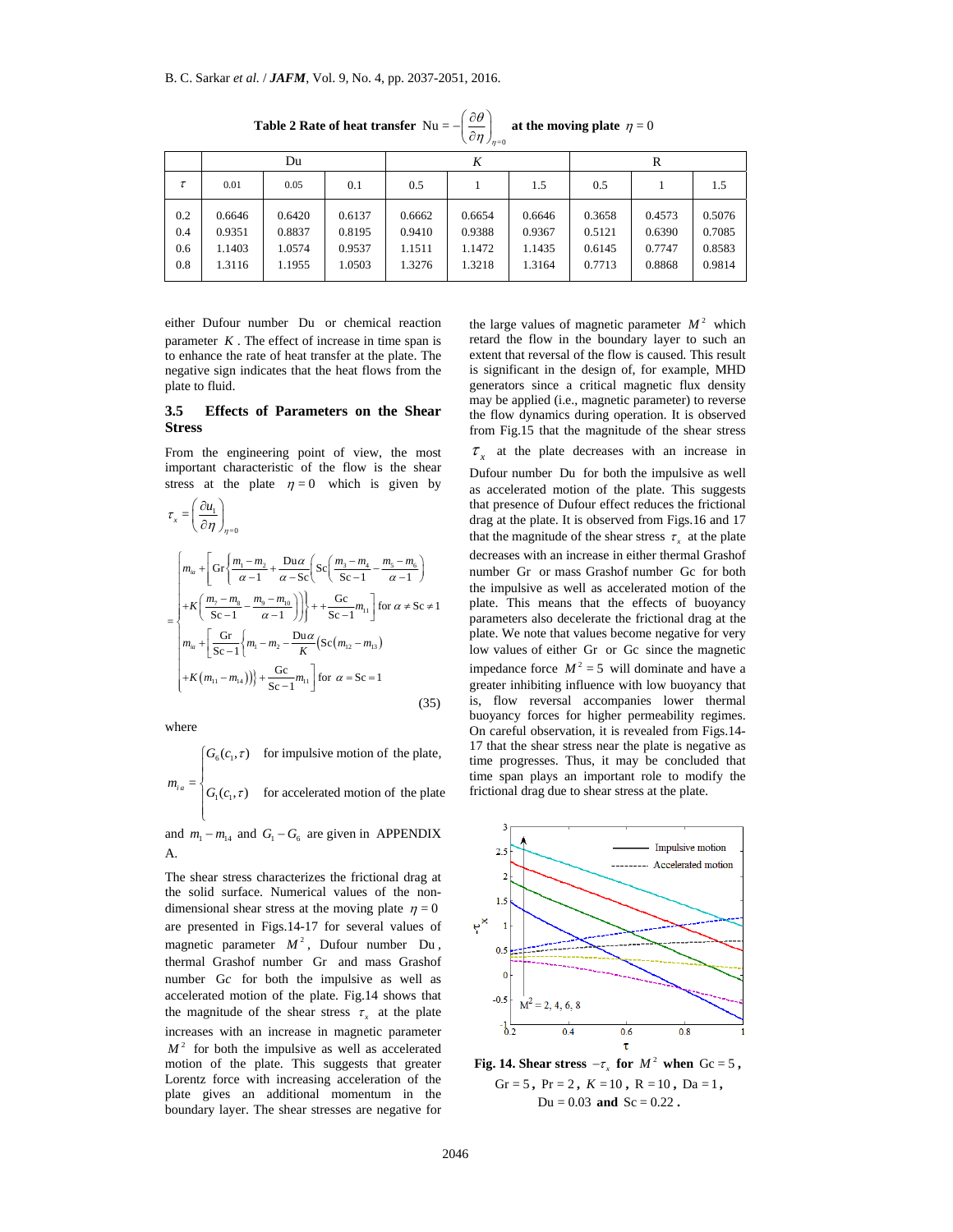

 **Fig. 15. Shear stress**  $-\tau_{\rm r}$  for Du when Gc = 5, Gr = 5, Du =  $0.03$ , Pr =  $2$ ,  $K = 10$ , R =  $10$ ,  $Da = 1$ , and  $Sc = 0.22$ .



**Fig. 17. Shear stress**  $-\tau$  **for Gr when**  $\text{Gc} = 5$ **,**  $R = 10$ ,  $M^2 = 5$ ,  $Pr = 2$ ,  $K = 10$ ,  $Da = 1$ ,  $Du = 0.03$  and  $Sc = 0.22$ .

In the absence of thermal radiation, i.e. if pure convection prevails (corresponds to  $R \rightarrow \infty$ ), the solutions for the rate of heat transfer and shear stress at the plate given by (34) and (35) are valid for all values of  $Pr \neq 1$  and  $Sc \neq 1$ . But the solution for shear stress at the plate given by (35) is not valid for  $Pr = 1$  or/and  $Sc = 1$ . In the absence of thermal radiation effects the solution for the shear stress at the plate when  $Pr = 1$  or/and  $Sc = 1$  is given by

$$
\tau_{x} = \left(\frac{\partial u_{1}}{\partial \eta}\right)_{\eta=0}
$$
\n
$$
= \begin{cases}\n m_{ia} + \left[ G\Gamma\left\{\frac{m_{15}}{c_{1}} + \frac{Du}{1-Sc} \right\} Sc\left(\frac{m_{3} - m_{4}}{Sc - 1} + \frac{m_{16}}{c_{1}}\right) \right. \\
 \left. + K\left(\frac{m_{7} - m_{8}}{Sc - 1} + \frac{m_{17}}{c_{1}}\right) \right] \left. + \frac{Gc}{Sc - 1} m_{11} \right] \text{for } Pr = 1, Sc \neq 1 \\
 m_{ia} + \left[ G\Gamma\left\{\frac{m_{15}}{c_{1}} - \frac{Du}{K} \right\} Sc\left(\frac{m_{18}}{K - c_{1}} + \frac{m_{19}}{c_{1}}\right) \right. \\
 \left. + K\left(\frac{m_{20}}{K - c_{1}} + \frac{m_{21}}{c_{1}}\right) \right) \left. + \frac{Gc}{C_{1}} m_{20} \right. \\
 \text{where } a_{2} = \frac{K}{1-Sc}.\n \end{cases}
$$
\n
$$
4. \quad \text{CONCLISION} \tag{36}
$$

The purpose of this study is to analyze the effects of diffusion-thermo and thermal radiation on an unsteady magnetohydrodynamic free convective boundary layer flow of a viscous incompressible electrically conducting fluid past a moving infinite vertical plate in the presence of a transverse uniform magnetic field. Rosseland diffusion approximation is used to describe the radiative heat flux in the energy equation. The expressions for the velocity and the temperature have been obtained in closed form with the help of the Laplace transform technique. The effects of the pertinent parameters on velocity, temperature and concentration profiles are presented graphically. The influences of the same parameters on the shear stress and rates of heat and mass transfer at the plate are also discussed in details. The most important concluding remarks can be summarized as follows:

- Magnetic field has a retarding influence whereas porosity of the medium has an accelerating influence on the fluid velocity for both the impulsive as well as accelerated motion of the plate.
- Either Dufour number or mass Grashof number or thermal Grashof number has an accelerating influence on the fluid velocity whereas they have a retarding influence on the absolute value of the shear stress at the plate for both cases

of the impulsive as well as accelerated motion of the plate.

- Thermal radiation has a retarding influence on the fluid temperature.
- Increasing Dufour number heats the regime, i.e. boosts temperature.
- Chemical reaction parameter has a retarding influence on the concentration distribution whereas it tends to enhance the rate of mass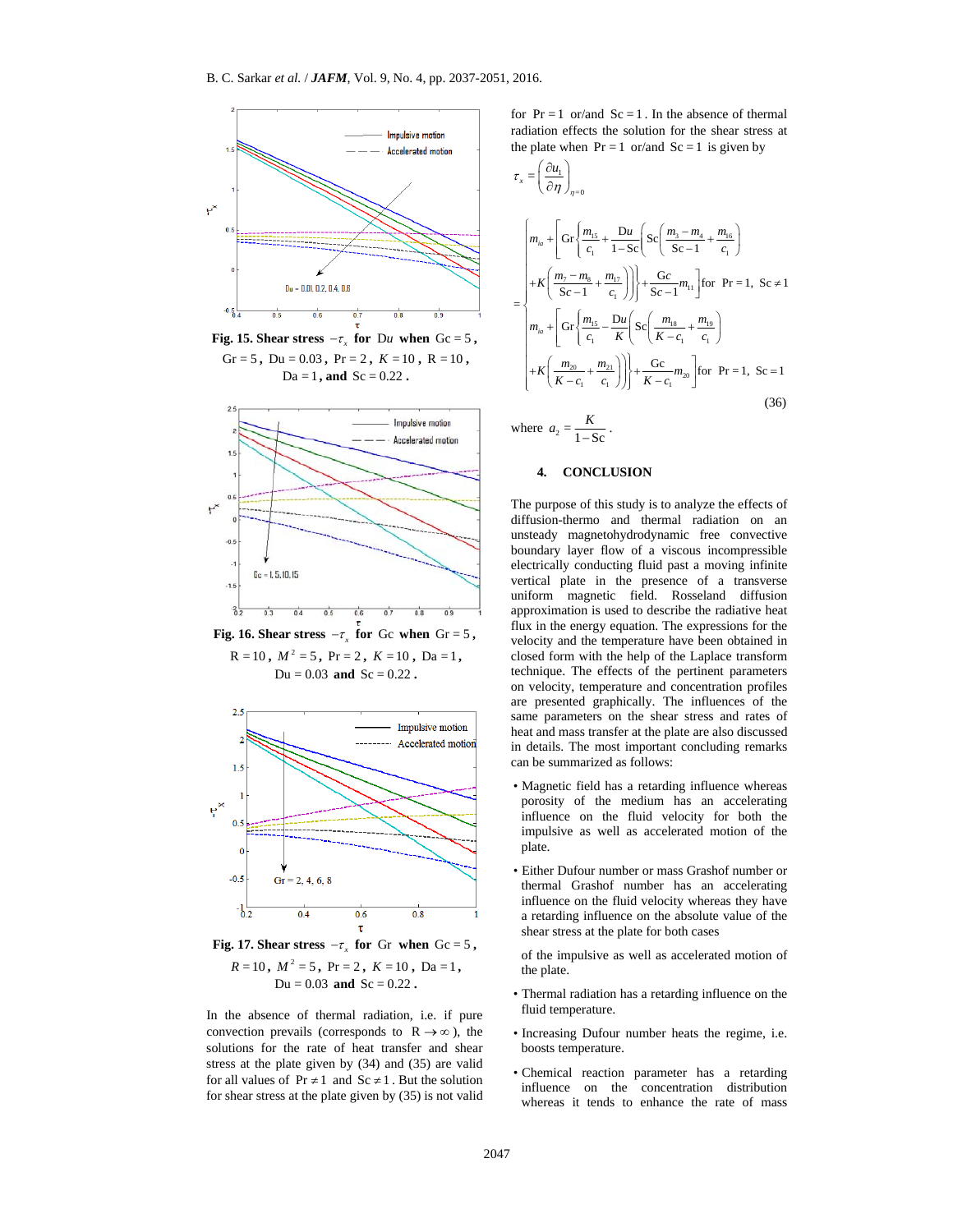transfer at the plate.

- The fluid velocity, temperature and concentration distributions, the rates of heat and mass transfer increase as time progresses.
- The growths of both the momentum and temperature boundary layer thicknesses are also shown to be elevated by Dufour effects.

#### **REFERENCES**

- Ahamed, S. and J. Zueco (2010). Combined heat and mass transfer by mixed convection MHD flow along a porous plate with chemical reaction in presence of heat source. *Appl. Math. Mech.* 31(10), 1217-1230.
- Ahmed, N. (2012). Soret and radiation effects on transient MHD free convection from an impulsively started infinite vertical plate. *J. Heat Transfer* 134, 062701-1.
- Ahmed, N. and H. K. Sarmah (2009). Thermal radiation effect on a transient MHD flow with mass transfer past an impulsively fixed infinite vertical plate. *Int. J. Appl. Math. Mech.* 5(5), 87- 98.
- Alam, M. S. and M. M. Rahman (2006). Dufour and Soret effects on mixed convection flow past a vertical porous flat plate with variable suction. *Nonlinear Anal. Model. Control* 11, 3–12.
- Alam, M. S., M. Ferdows, M. Ota and M. A. Maleque (2006b). Dufour and Soret effects on steady free convection and mass transfer flow past a semi-infinite vertical porous plate in a porous medium. *Int. J. Appl. Mech. Eng.* 11(3), 535-545.
- Alam, M. S., M. M. Rahman and M. A. Smad (2006a). Dufour and Soret effects on unsteady MHD free convection and mass transfer flow past a vertical porous plate in a porous medium, *Nonlinear Analy. Model. Control* 11(3), 217-226.
- Alam, M. S., M. M. Rahman, M. Ferdows, K.. Kaino, E. Mureithi and A. Postelnicu (2007). Diffusion-thermo and thermal-diffusion effects on free convective heat and mass transfer flow on a porous medium with time dependent temperature and concentration. *Int. J. Appl. Eng. Research* 2(1), 81-96.
- Chandrakala, P. and N. Bhaskar (2014). Radiation effects on MHD flow past an impulsively started infinite vertical plate with mass diffusion. *Int. J. Appl. Mech. Eng.* 19(1), 17-26.
- Cramer, K. R. and S. I. Pai (1973). Magnetofluid dynamics for engineers and applied physicists. *McGraw-Hill, New York.*
- Das, S., M. Jana and R. N. Jana (2011). Radiation effect on natural convection near a vertical plate embedded in porous medium with ramped wall temperature. *Open J.Fluid Dynamics* 1, 1-11.
- Das, U. N., R. K. Deka and V. M. Soundalgekar (1996). Radiation effects on flow past an

impulsively started vertical infinite plate. *J. Theoretical Mech.* 1, 111-115.

- Gupta, A. S., I. Pop and V. M. Soudalgekar (1979). Free convection effects on the flow past an accelerated vertical plate in an incompressible dissipative fluid. *Roum. Sci. Techn. Mech. Appl*. 24, 561-568.
- Hossain, M. A. and H. S. Takhar (1996). Radiation effect on mixed convection along a vertical plate with uniform surface temperature. *Heat and Mass Transfer* 31, 243-248.
- Hossain, M. A. and L. K.. Shayo (1986). The Skin friction in the unsteady free convection flow past an accelerated plate. *Astrophys. Space Sci.* 125, 315-324.
- Ibrahim, S. M., K. Gangadhar and N. Bhaskar Reddy (2015). Radiation and mass transfer effects on MHD oscillatory flow in a channel filled with porous medium in the presence of chemical reaction. *J. Appl. Fluid Mech.* 8(3), 529-537.
- Jana, M., S. Das and R. N. Jana (2012). Radiation effects on unsteady MHD free convective flow past an exponentially accelerated vertical plate with viscous and Joule dissipations. *Int. J. Eng. Research Appl*. 2(5), 270-278.
- Jana, R. N. and N. Datta (1982). Unsteady free convective flow past a moving vertical plate. *Mathematical Forum* 5, 14-20.
- Jha, B.  $\overline{K}$ . and A. O. Ajibade (2009). Diffusionthermo effects on free convective heat and mass transfer flow in a vertical channel with symmetric boundary conditions. *J. Heat Transfer* 133, 1-8
- Kafoussias, N. G. (1992). MHD thermal-diffusion effects on free convective and mass transfer flow over an infinite vertical moving plate. *Astrophys. Space Sci.* 192(1), 11-19.
- CO12). Sovet and radiation effects on  $Bn_{\text{rel}}$  (2015). Radiation  $\mu$  HHz<br>
evely started infinite vertical plate. *I. Heat*<br>
effects on MHD occultation and mass transmit (2001). The convertion and mass than<br>
effects on Kishore, P. M., N. V. R. V. Prasada Rao, S. V. K. Varma and S. Venkataramana (2013). The effects of radiation and chemical reaction on unsteady MHD free convection flow of viscous fluid past an exponentially accelerated vertical plate. *Int. J. Phys. Math. Sci*. 4(1), 300-317.
	- Makinde, O. D. (2010). On MHD heat and mass transfer over a moving vertical plate with a convective surface boundary condition. *The Canadian J. Chem. Eng.* 88, 983-990.
	- Makinde, O. D. (2011). MHD mixed-convection interaction with thermal radiation and nth order chemical reaction past a vertical porous plate embedded in a porous medium. *Chem. Eng.. Comm.* 198, 590–608.
	- Makinde, O. D. (2012). Chemically reacting hydromagnetic unsteady flow of a radiating fluid past a vertical plate with constant heat flux. Z. Naturforsch 67, 239–247.
	- Mandal, C., S. L. Maji, S. Das and R. N. Jana (2011). Effects of radiation and heat transfer on

2048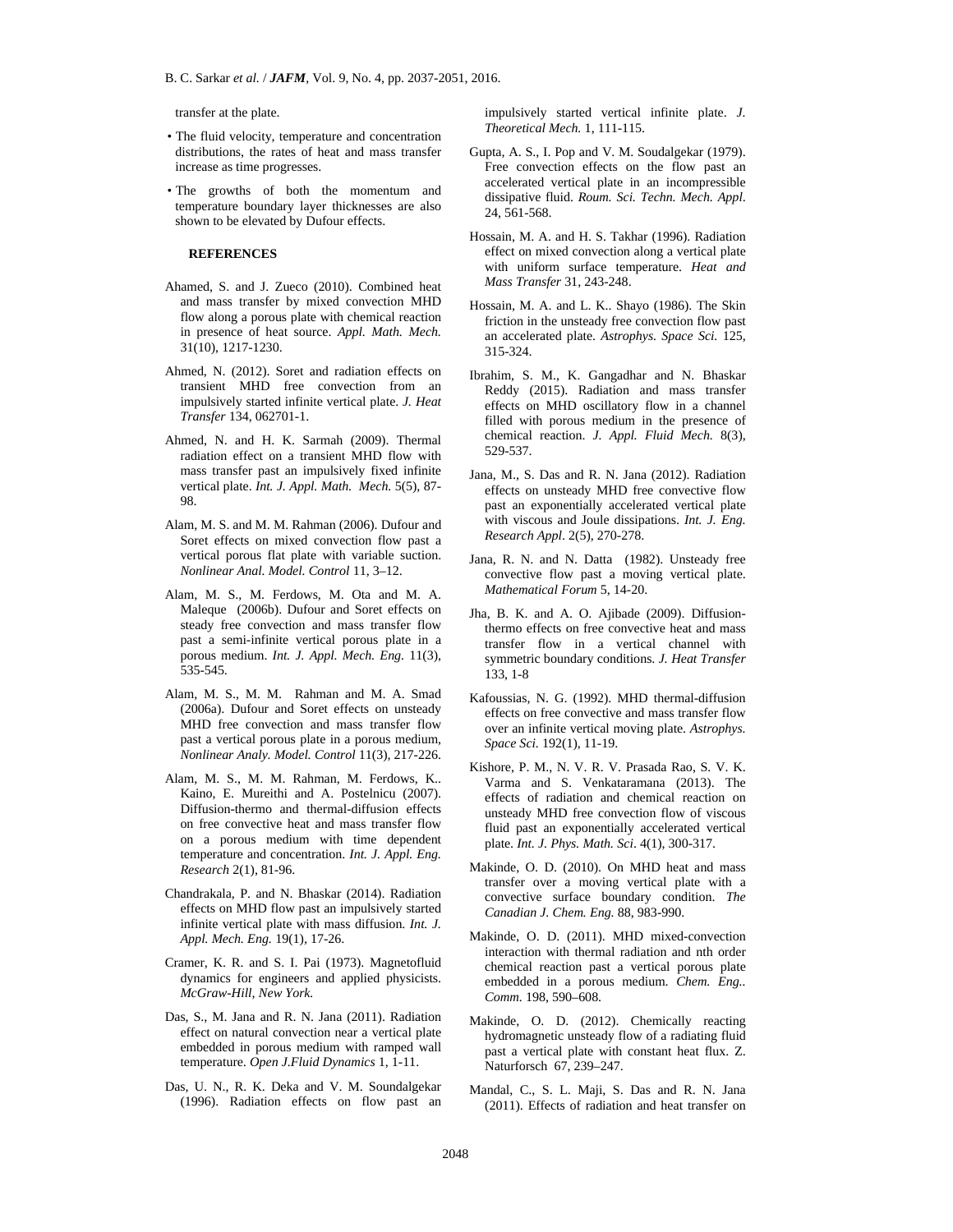B. C. Sarkar *et al.* / *JAFM*, Vol. 9, No. 4, pp. 2037-2051, 2016.

flow past an exponentially accelerated vertical plate with constant heat flux. *Advances in Theo. Appl. Math*. 6(5), 579-590.

- Manna, G., S. L., Maji, M. Guria and R. N. Jana (2007). Unsteady viscous flow past a flat plate in a rotating system. *J. Phys. Sci.* 11, 29-42.
- Muthucumaraswamy, R. and A. Vijayalakshmi (2005). Radiation effects on flow past an impulsively started vertical plate with variable temperature and mass flux. *Theoreical Appl. Mech*. 32(3), 223-234.
- Muthucumaraswamy, R., M. Sundar Raj and V. S. A. Subramanian (2009). Unsteady flow past an accelerated infinite vertical plate with variable temperature and uniform mass diffusion. *Int. J. Appl. Math. Mech*. 5(6), 51-56.
- Muthucumaraswamy, R., M. Sundar Raj and V. S. A. Subramanian (2009). Heat and mass transfer effects on flow past an accelerated vertical plate with variable mass diffusion. *Int. J. Appl. Math. Eng. Sci.* 3(1), 55-60.
- Pattnaik, J. R., G. C. Dash and S. Singh (2012). Radiation and mass transfer effects on MHD free convection flow through porous medium past an exponentially accelerated vertical plate with variable temperature. *Int. J. Eng. Tome X*, 175- 182.
- Prakash, J., D. Bhanumathi, A. G. K. Vijaya and S. V. K., Varma (2013). Diffusion-thermo and radiation effects on unsteady MHD flow through porous medium past an impulsively started infinite vertical plate with variable temperature and mass diffusion, *Transp. Porous Media* 135-151.
- Rajesh, V. and S. V. K. Varma (2009). Radiation and mass transfer effects on MHD free convection flow past an exponentially accelerated vertical plate with variable temperature. *ARPN J. Eng. Appl. Sci.* 4(6), 20- 26.
- Rajesh, V. and S. V. K. Varma (2010). Radiation effects on MHD flow through a porous medium with variable temperature or variable mass diffusion. *Int. J. Appl. Math. Mech.* 6(1), 39-57.
- Rajput, U. S. and S. Kumar (2012). Radiation effects on MHD flow past an impulsively started vertical plate with variable heat and mass transfer. *Int. J. Appl. Math. Mech*. 8(1), 66-85.
- Raptis, A. and C. Perdikis (1999). Radiation and free convection flow past a moving plate. *Int. J. Appl. Mech. Eng.* 4, 817-821.
- Seethamahalakshmi, G. V. Ramana Reddy and B. D. C. N. Prasad (2011). Unsteady effects of thermal radiation on MHD free convection flow past a vertical porous plate. *J. Comp. Math. Sci.* 2(4), 595-604.
- Siegel, R. and J. R. Howell (2002). Thermal radiation heat transfer, *Taylor and Francis, New York*.
- Singh, A. K. and N. Kumar (1984). Free convection flow past an exponentially accelerated vertical plate. *Astrophys. Space Sci*. 98, 245-258.
- Suneetha, S. and N. Bhaskar Reddy (2011). Radiation and darcy effects on unsteady MHD heat and mass transfer flow of a chemically reacting fluid past an impulsively started vertical plate with heat generation. *Int. J. Appl. Math. Mech.* 7(7), 1-19.
- Vijaya, A. G. K. and S. V. K. Verma (2011). Radiation effects on MHD flow past an impulsively started exponentially accelerated vertical plate with variable temperature in the presence of heat generation. *Int. J. Eng. Sci. Tech.* 3(4), 2898-2909.
- Yasmin, D., T. Ahmed, N. N. Anika, M. M. M. Hasan and M. M. Alam (2014). Diffusion-Thermo and Thermal-diffusion effects on MHD visco-elastic fluid flow over a vertical plate. *J. Appl. Fluid Mech.* 7(3), 447-458.

Arhive of SID **APPENDIX A**  *b F ca* 1 5 13 = ( , , , ), 2 4 32 3 <sup>1</sup> *b F aF* = ( , ,) , , *<sup>a</sup>* 3 3 12 3 14 2 4 <sup>1</sup> *b F ca F ca* = (, , ,) , , , , *a a* 4 3 12 3 14 2 4 <sup>1</sup> *b F ca a F ca a* = ( S, , ,) S, , , , *a a* 5 3 12 3 13 2 3 <sup>1</sup> *b F ca F ca* = (, , ,) , , , , *a a* 6 4 24 3 2 3 <sup>1</sup> *b F aF a* = ( , ,) , , , *a a* 7 5 12 5 14 2 4 <sup>1</sup> *b F ca F ca* = (, , ,) , , , , *a a* 8 5 12 5 14 2 4 <sup>1</sup> *b F ca a F ca a* = ( S, , ,) S, , , , *a a* 9 5 12 5 13 2 3 <sup>1</sup> *b F ca F ca* = (, , ,) , , , , *a a* 10 4 2 2 2 32 1 1 *b F aF* = ( ( , , ) ( , )) *a aa* 4 32 3 <sup>1</sup> ( ( , , ) ( , )) , *F aF <sup>a</sup> b F c a F ca a* 11 5 1 4 5 1 4 = ( , , , ) ( S , , , ), *b F c a F ca a* 12 3 1 4 3 1 4 = ( , , , ) ( S , , , ), *b F c a F ca* 13 3 1 3 4 3 = ( , , , ) ( S , , ),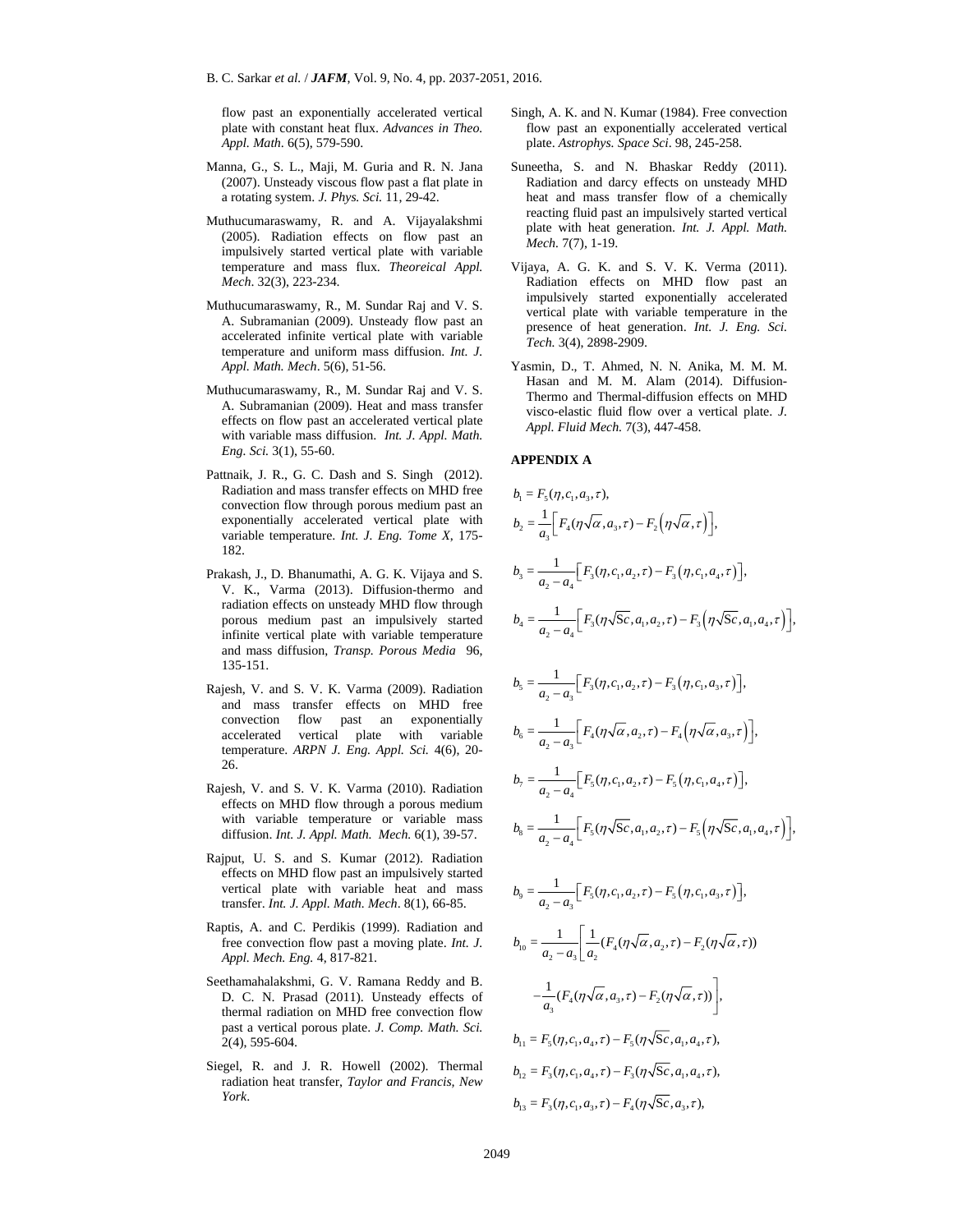$$
b_{4} = F_{5}(n,c_{1},a_{3},r) - \frac{1}{a_{5}}(F_{5}(n),F_{6},r) - F_{6}(n),F_{6},F_{7}(n),
$$
\n
$$
b_{7}(s,0) = F_{5}(n,c_{1},a_{2},r) - F_{4}(n,a_{3},r),
$$
\n
$$
b_{8} = F_{5}(n,c_{1},a_{2},r) - F_{4}(n,a_{3},r),
$$
\n
$$
b_{9} = F_{9}(n,c_{1},a_{2},r) - F_{4}(n,a_{3},r),
$$
\n
$$
b_{1} = F_{9}(n,c_{1},a_{2},r) - \frac{1}{a_{4}}(F_{4}(n,a_{3},r) - F_{2}(n,r)),
$$
\n
$$
b_{1} = F_{9}(n,c_{1},a_{2},r) - F_{8}(n,k,r),
$$
\n
$$
b_{1} = F_{9}(n,c_{1},c_{1}) - F_{9}(n,k,r),
$$
\n
$$
b_{1} = F_{9}(n,c_{1},c_{1}) - F_{9}(n,k,r),
$$
\n
$$
b_{1} = F_{9}(n,c_{1},c_{1}) - F_{9}(n,k,r),
$$
\n
$$
b_{1} = F_{9}(n,c_{1},c_{1}) - F_{9}(n,k,r),
$$
\n
$$
b_{1} = F_{9}(n,c_{1},c_{1}) - F_{9}(n,k,r),
$$
\n
$$
b_{1} = F_{9}(n,c_{1},c_{1}) - F_{9}(n,k,r),
$$
\n
$$
b_{1} = F_{9}(n,c_{1},c_{1}) - F_{9}(n,k,r),
$$
\n
$$
b_{1} = F_{9}(n,c_{1},c_{1}) - F_{9}(n,k,r),
$$
\n
$$
b_{1} = F_{9}(n,c_{1},c_{1}) - F_{9}(n,k,r),
$$
\n
$$
b_{1} = F_{9}(n,c_{1},c_{1}) - F_{9}(n,k,r),
$$
\n
$$
b_{1} = F_{9}(n,c_{1},c_{1}) - F_{9}(n,k,r),
$$
\n
$$
b_{1} = F_{9}(n,c_{1},c_{1}) - F_{9}(n,k,r),
$$
\n
$$
b_{1} = F_{9}(n,c_{1},c_{
$$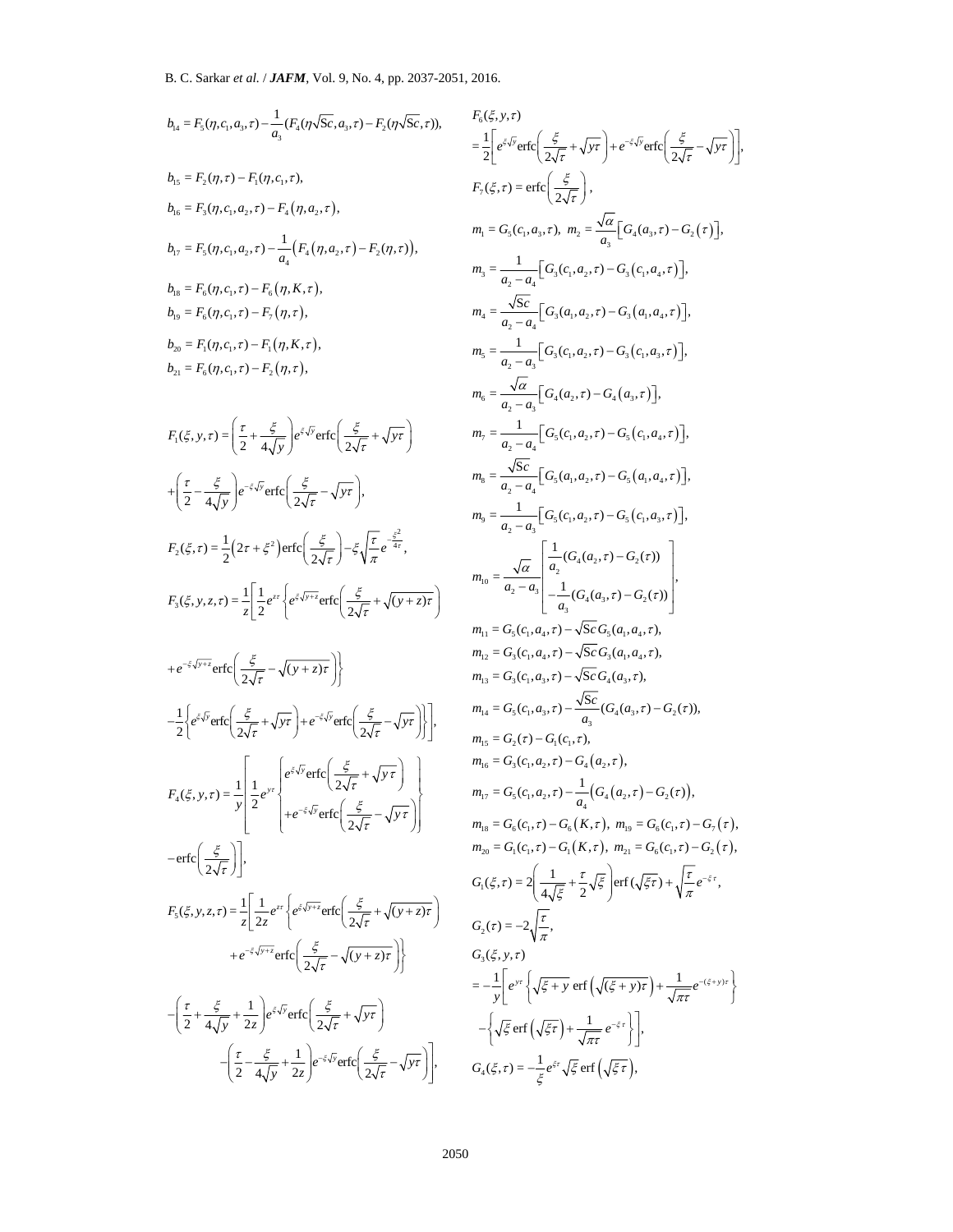$$
G_{5}(\xi, y, \tau)
$$
\n
$$
= -\frac{1}{y} \left[ \frac{1}{y} e^{y \tau} \left\{ \sqrt{\xi + y} \operatorname{erf} \left( \sqrt{(\xi + y) \tau} \right) + \frac{1}{\sqrt{\pi \tau}} e^{-(\xi + y) \tau} \right\} \right]
$$
\n
$$
- \left( \tau + \frac{1}{2\xi} + \frac{1}{y} \right) \sqrt{\xi} \operatorname{erf} \left( \sqrt{\xi \tau} \right) - \left( \tau + \frac{1}{y} \right) \frac{1}{\sqrt{\pi \tau}} e^{-\xi \tau} \right],
$$
\n
$$
G_{6}(\xi, \tau) = - \left[ \sqrt{\xi} \operatorname{erf} \left( \sqrt{\xi \tau} \right) + \frac{1}{\sqrt{\pi \tau}} e^{-\xi \tau} \right],
$$

$$
G_7(\tau) = -\frac{1}{\sqrt{\pi \tau}},
$$

where erf (.) is the error function and erfc (.) the complementary error function.  $\xi$ , *y*, *z* are dummy variables.

$$
k^2
$$